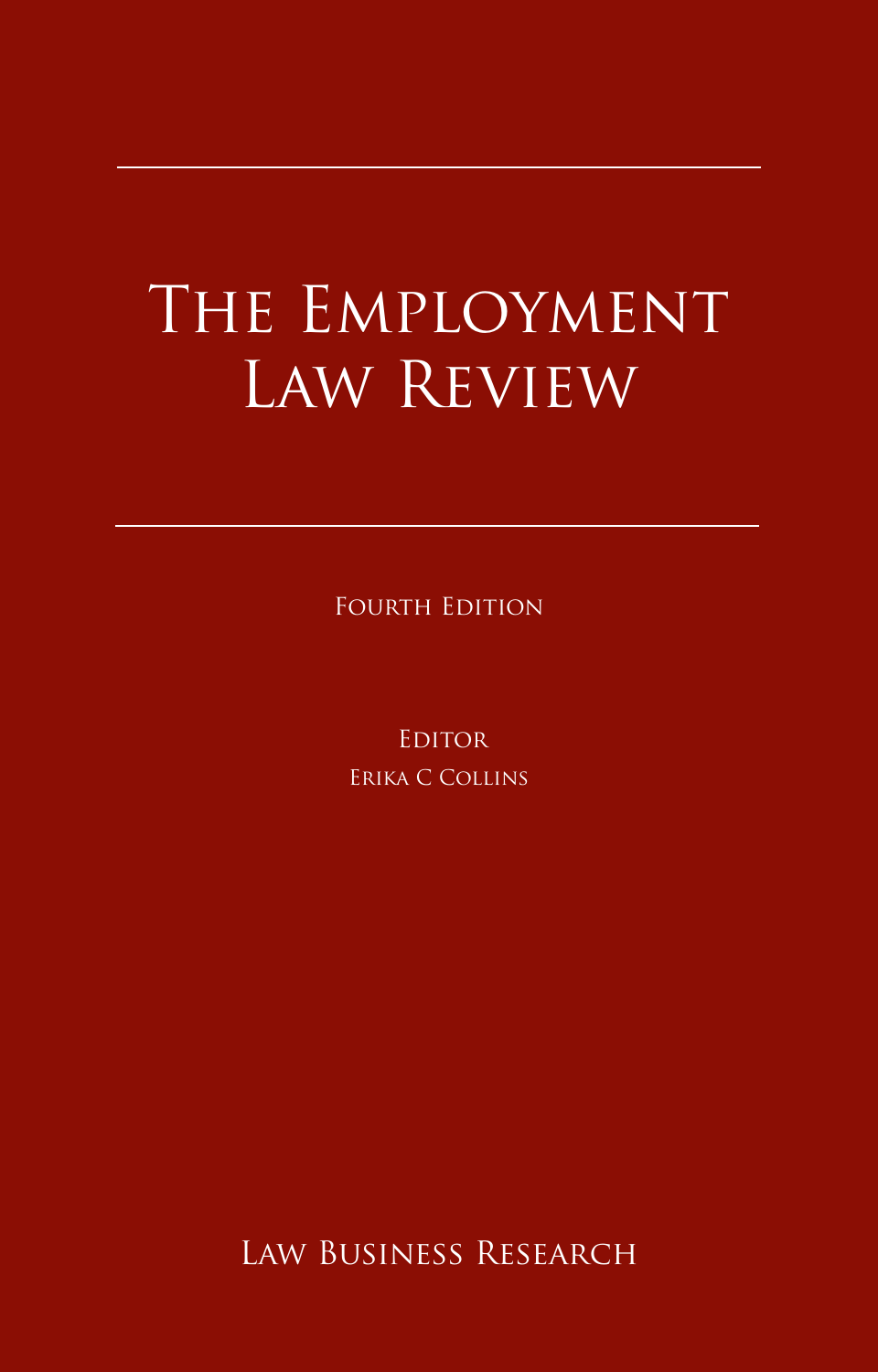# The Employment Law Review

Reproduced with permission from Law Business Research Ltd.

This article was first published in The Employment Law Review 4th edition (published in March 2013 – editor Erika C Collins).

> For further information please email Adam.Sargent@lbresearch.com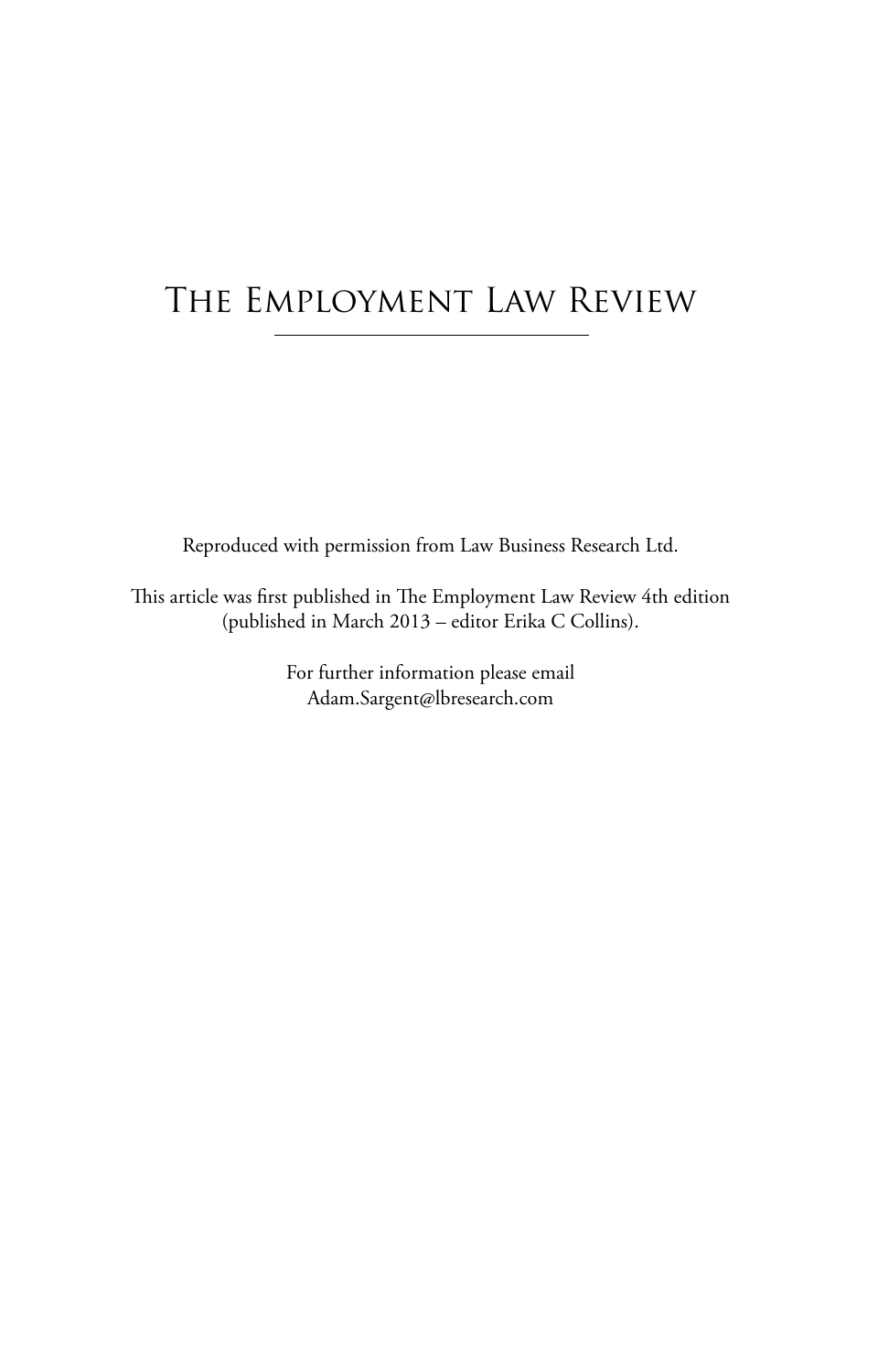# THE EMPLOYMENT Law **REVIEW**

Fourth Edition

Editor Erika C Collins

Law Business Research Ltd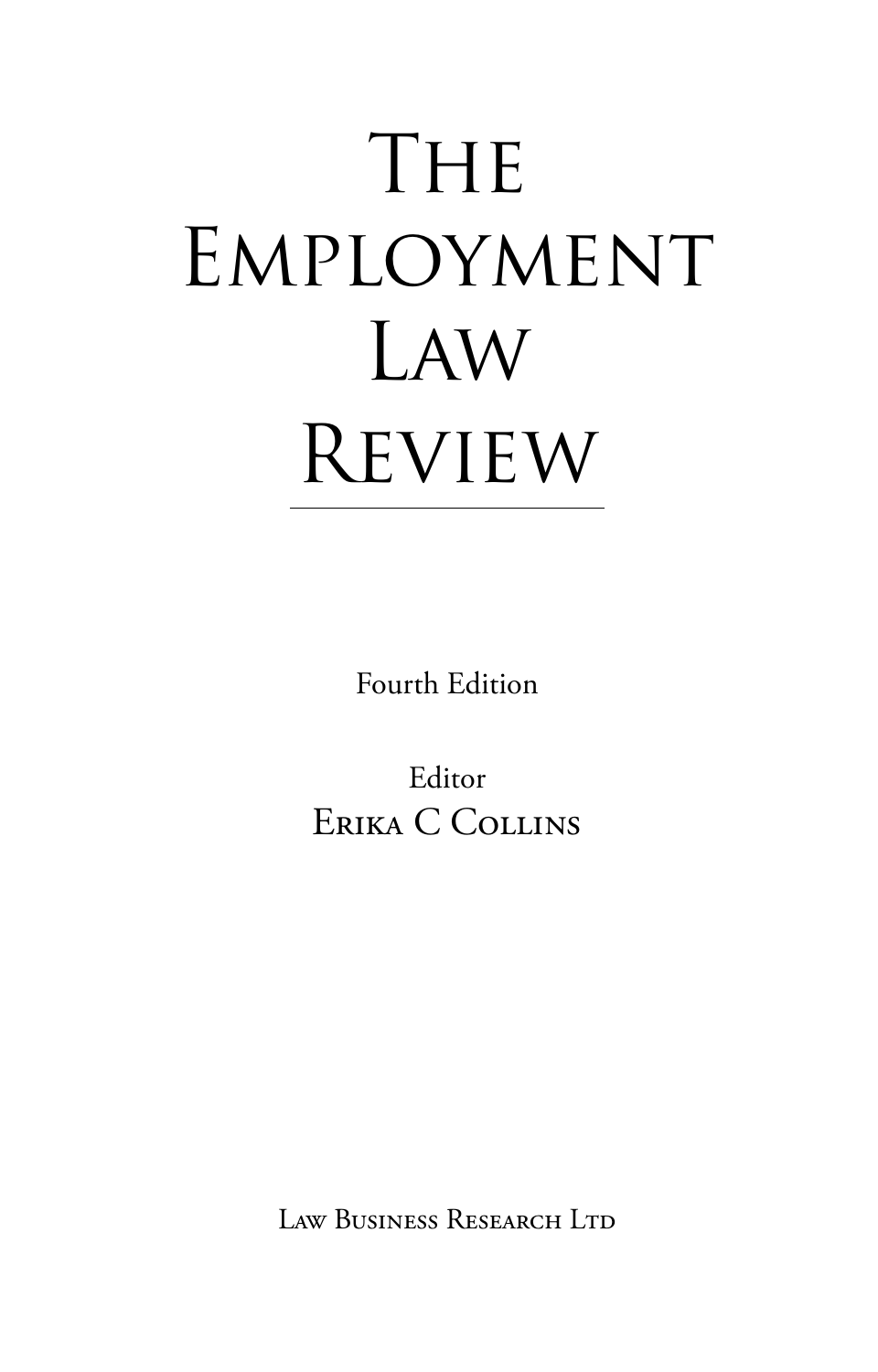# The Law Reviews

The Mergers and Acquisitions Review The Restructuring Review The Private Competition Enforcement Review The Dispute Resolution Review The Employment Law Review The Public Competition Enforcement Review The Banking Regulation Review The International Arbitration Review The Merger Control Review The Technology, Media and Telecommunications Review The Inward Investment and International Taxation Review The Corporate Governance Review The Corporate Immigration Review The International Investigations Review The Projects and Construction Review The International Capital Markets Review The Real Estate Law Review The Private Equity Review The Energy Regulation and Markets Review The intellectual property Review The asset management review THE PRIVATE WEALTH AND PRIVATE CLIENT REVIEW The mining law review the executive remuneration review The anti-bribery and anti-corruption review The Cartels and leniency review The Tax Disputes and Litigation review

www.TheLawReviews.co.uk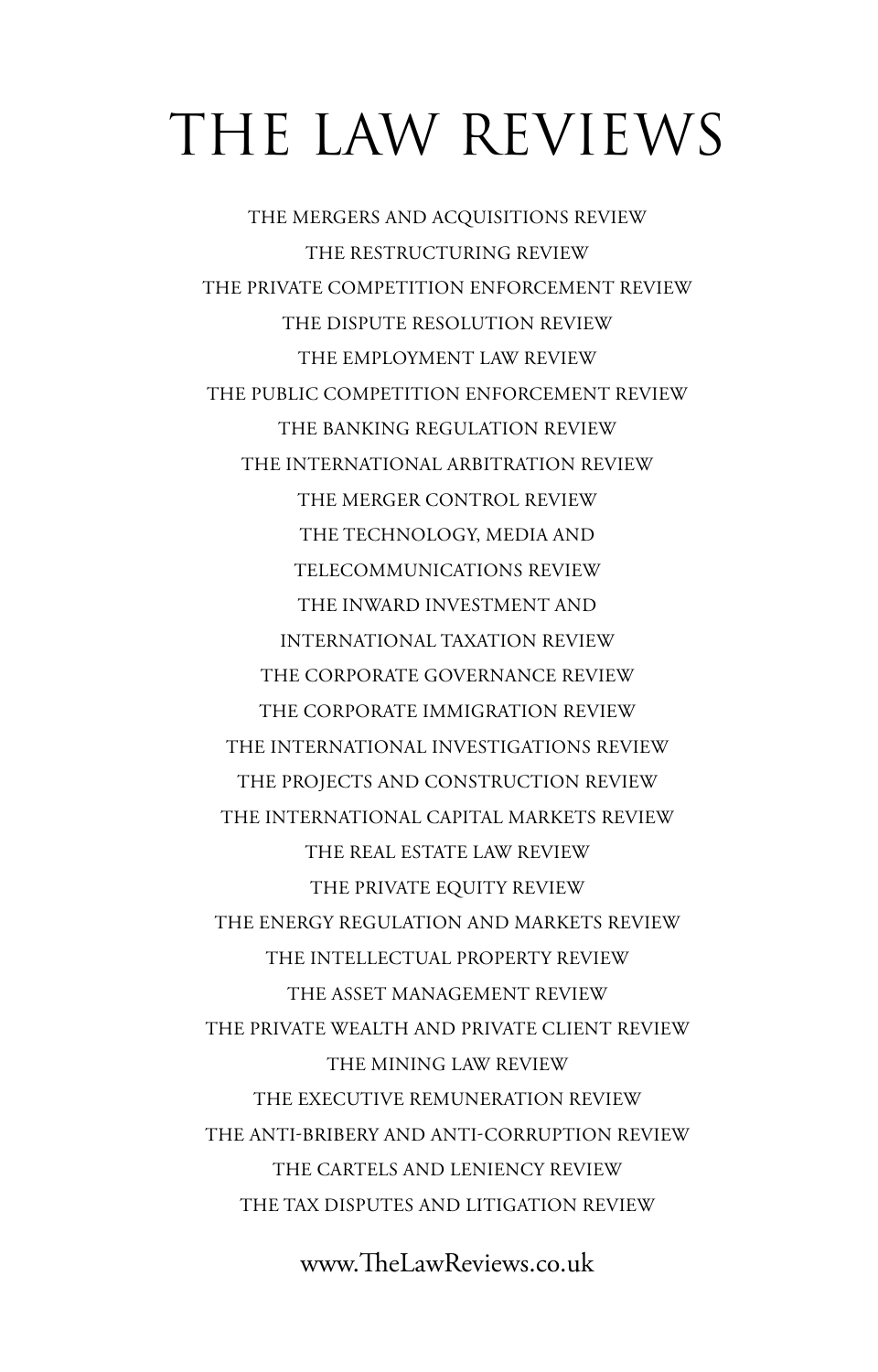## Publisher Gideon Roberton

## business development managerS Adam Sargent, Nick Barette

marketing managers Katherine Jablonowska, Thomas Lee, James Spearing

> publishing assistant Lucy Brewer

production coordinator Lydia Gerges

head of editorial production Adam Myers

> chief subeditor Jonathan Allen

**SUBEDITORS** Caroline Rawson, Charlotte Stretch

> editor-in-chief Callum Campbell

managing director Richard Davey

Published in the United Kingdom by Law Business Research Ltd, London 87 Lancaster Road, London, W11 1QQ, UK © 2013 Law Business Research Ltd www.TheLawReviews.co.uk

No photocopying: copyright licences do not apply. The information provided in this publication is general and may not apply in a specific situation. Legal advice should always be sought before taking any legal action based on the information provided. The publishers and the editor accept no responsibility for any acts or omissions contained herein. Although the information provided is accurate as of February 2013, be advised that this is a developing area. Enquiries concerning reproduction should be sent to Law Business Research, at the address above. Enquiries concerning editorial content should be directed to the Publisher – gideon.roberton@lbresearch.com

ISBN 978-1-907606-55-7

Printed in Great Britain by Encompass Print Solutions, Derbyshire Tel: +44 870 897 3239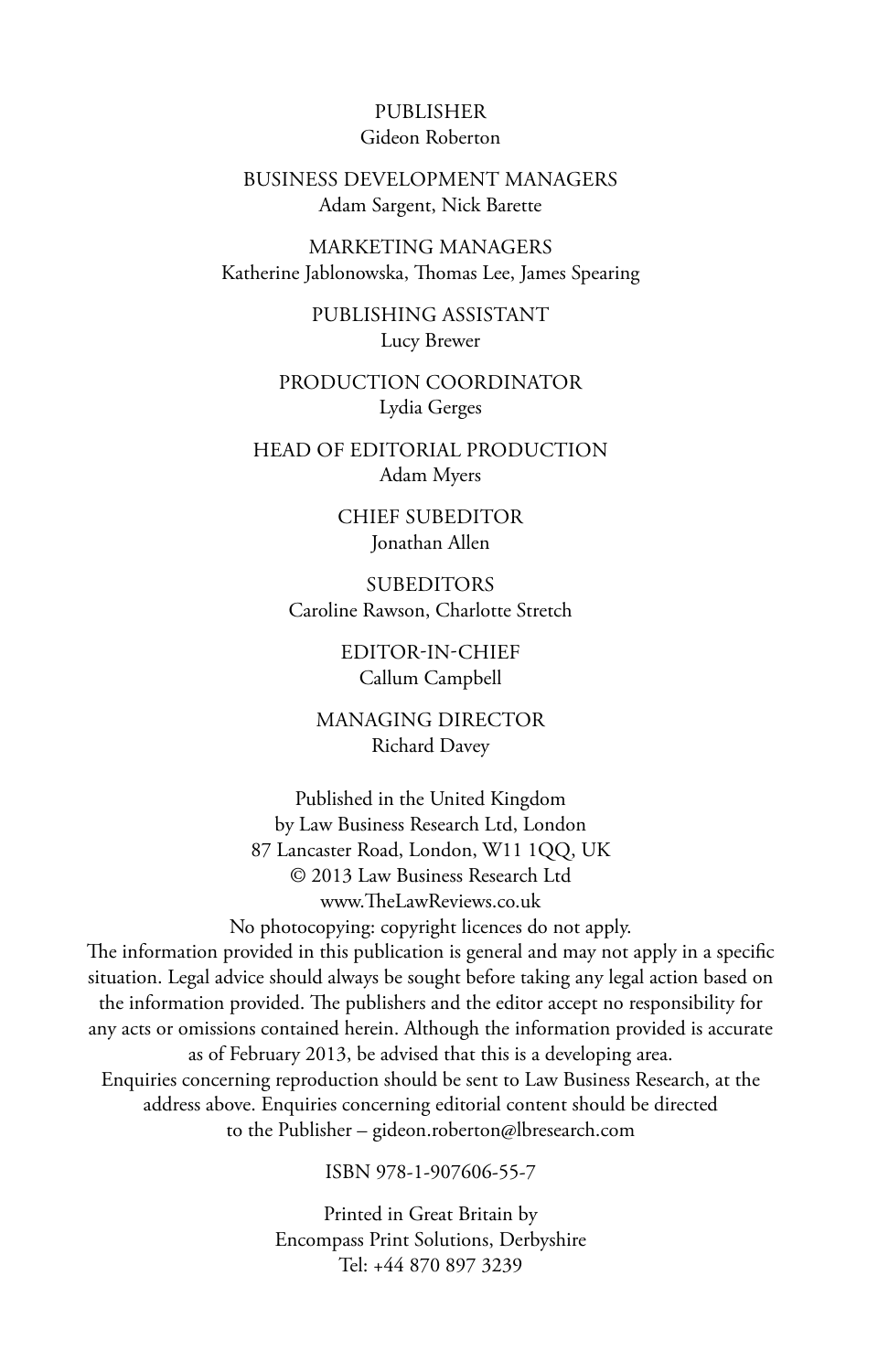# acknowledgements

The publisher acknowledges and thanks the following law firms for their learned assistance throughout the preparation of this book:

## Ali Budiardjo, Nugroho, Reksodiputro

#### Allen & Overy Bratislava, s.r.o.

#### Alrud Law Firm

## Baker & McKenzie

## Baykanidea Law Offices

## **BERGSTEIN**

## Boekel De Nerée

## Borenius Attorneys at Law

## Camilleri Preziosi

## **CASTEGNARO**

## Consortium Centro América Abogados

Consortium Centro América Abogados – Laclé & Gutiérrez – Costa Rica

Consortium Rodríguez, Archila, Castellanos, Solares & Aguilar, SC

## Consortium Taboada & Associates

## DELOITTE ADVOKATFIRMA AS

#### Dittmar & Indrenius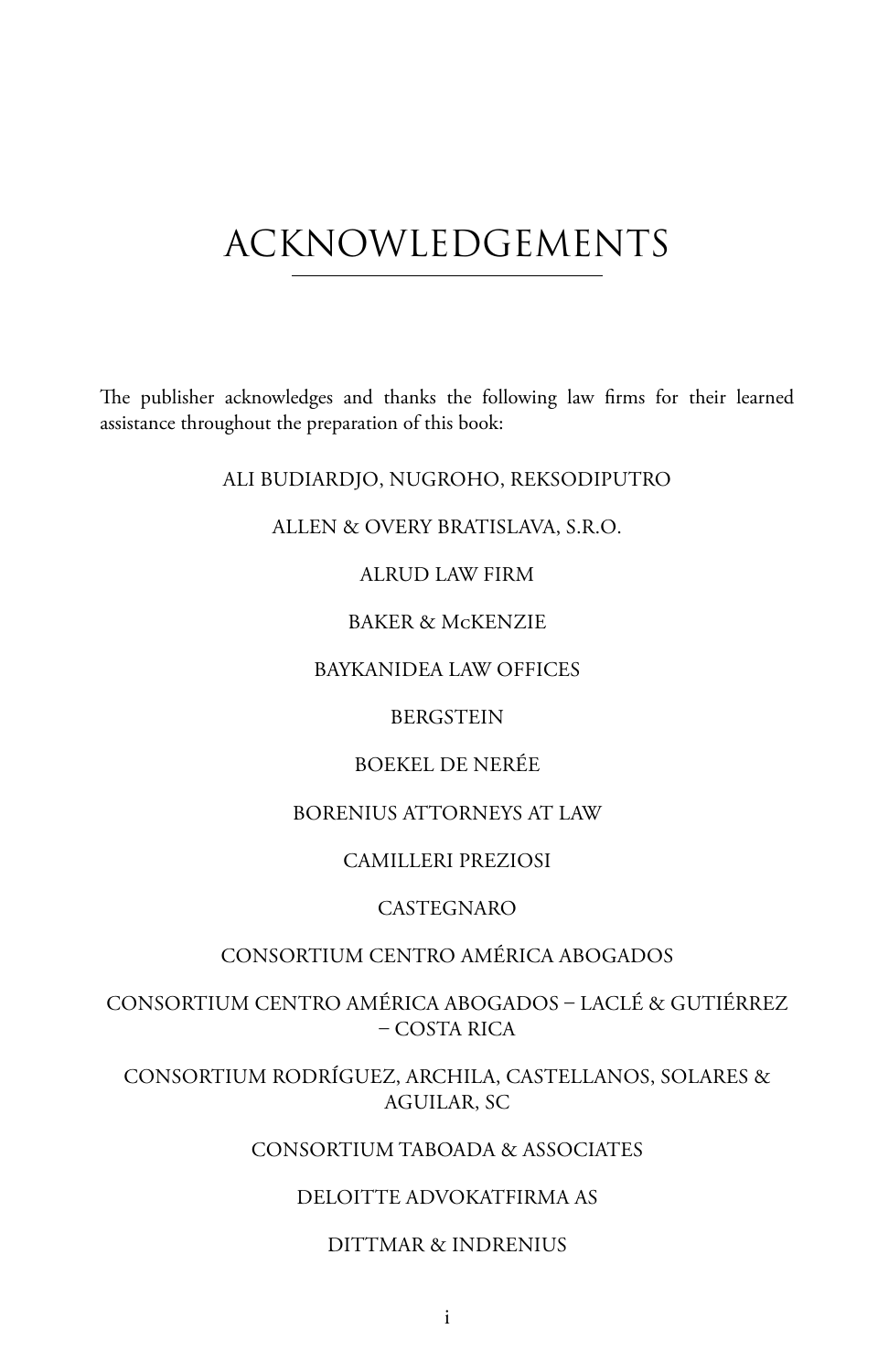# ENS (Edward Nathan Sonnenbergs) Estudio Grau Abogados George Z Georgiou & Associates LLC Gianni, Origoni, Grippo, Cappelli & Partners Giese & Partner Gonzalez Calvillo, SC Graf & Pitkowitz Rechtsanwälte GmbH GRIEBE RECHTSANWÄLTE Hamilton Advokatbyrå KB Heenan Blaikie LLP Heli Raidve Labour Law Office Herbert Smith Freehills Hicks Morley Hamilton Stewart Storie LLP KGDI Law Firm Kochhar & Co Law Firm Šafar & Partners, Ltd **MATHESON** Mattos Filho, Veiga Filho, Marrey Jr e Quiroga Advogados

Nestor Nestor Diculescu Kingston Petersen

## Paul Hastings (Europe) LLP

## Paul Hastings LLP

## Paul Hastings LLP Shanghai Representative Office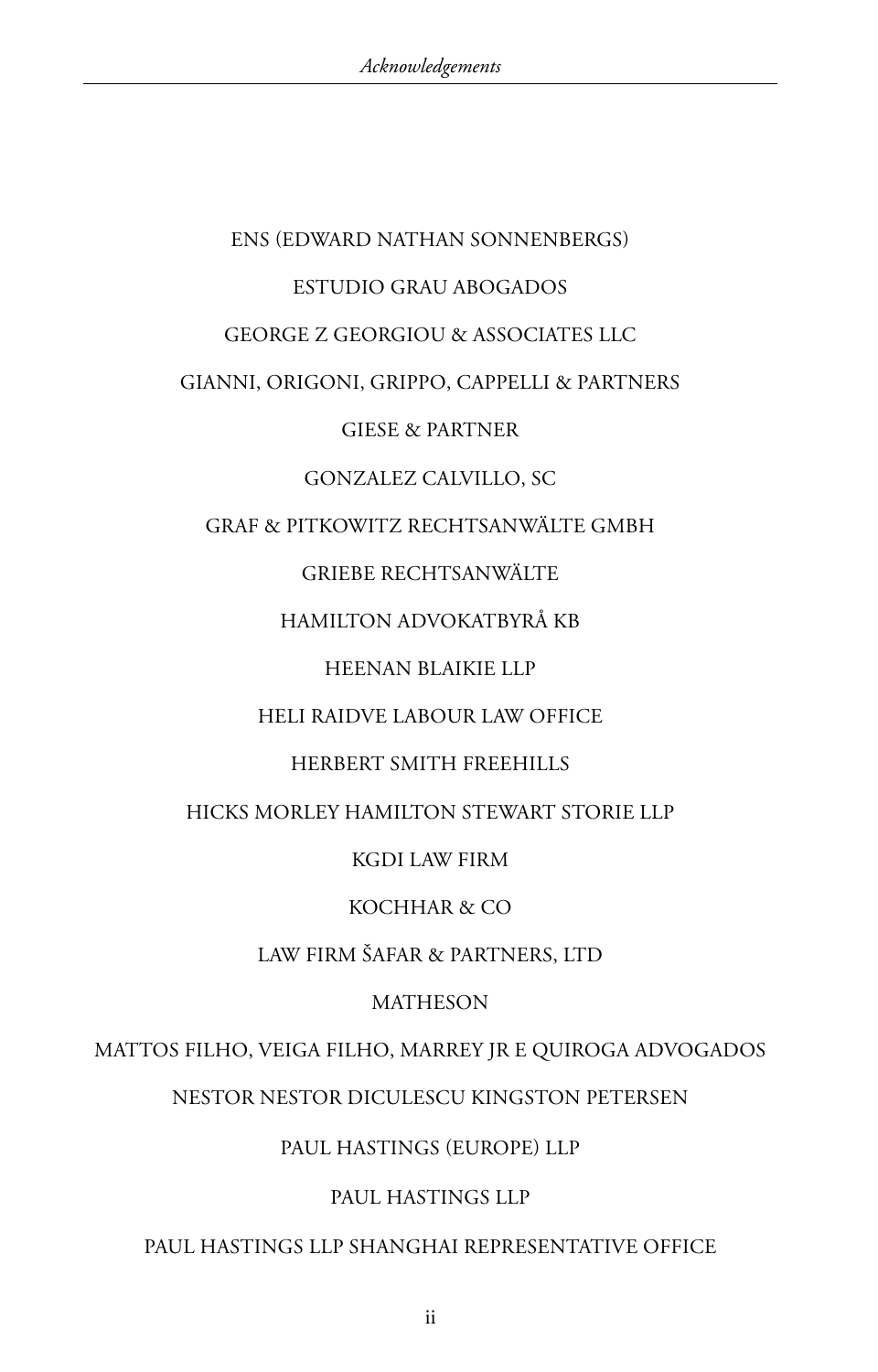## Sagardoy Abogados

## Sayenko Kharenko

## Sérvulo & Associados – Sociedade de Advogados, RL

## **SKRINE**

## SNR DENTON

## Sołtysiński, Kawecki & Szlęzak

## Tilleke & Gibbins

## TSMP Law Corporation

## Urenda, Rencoret, Orrego y Dörr

## Van Olmen & Wynant

## WALDER WYSS LTD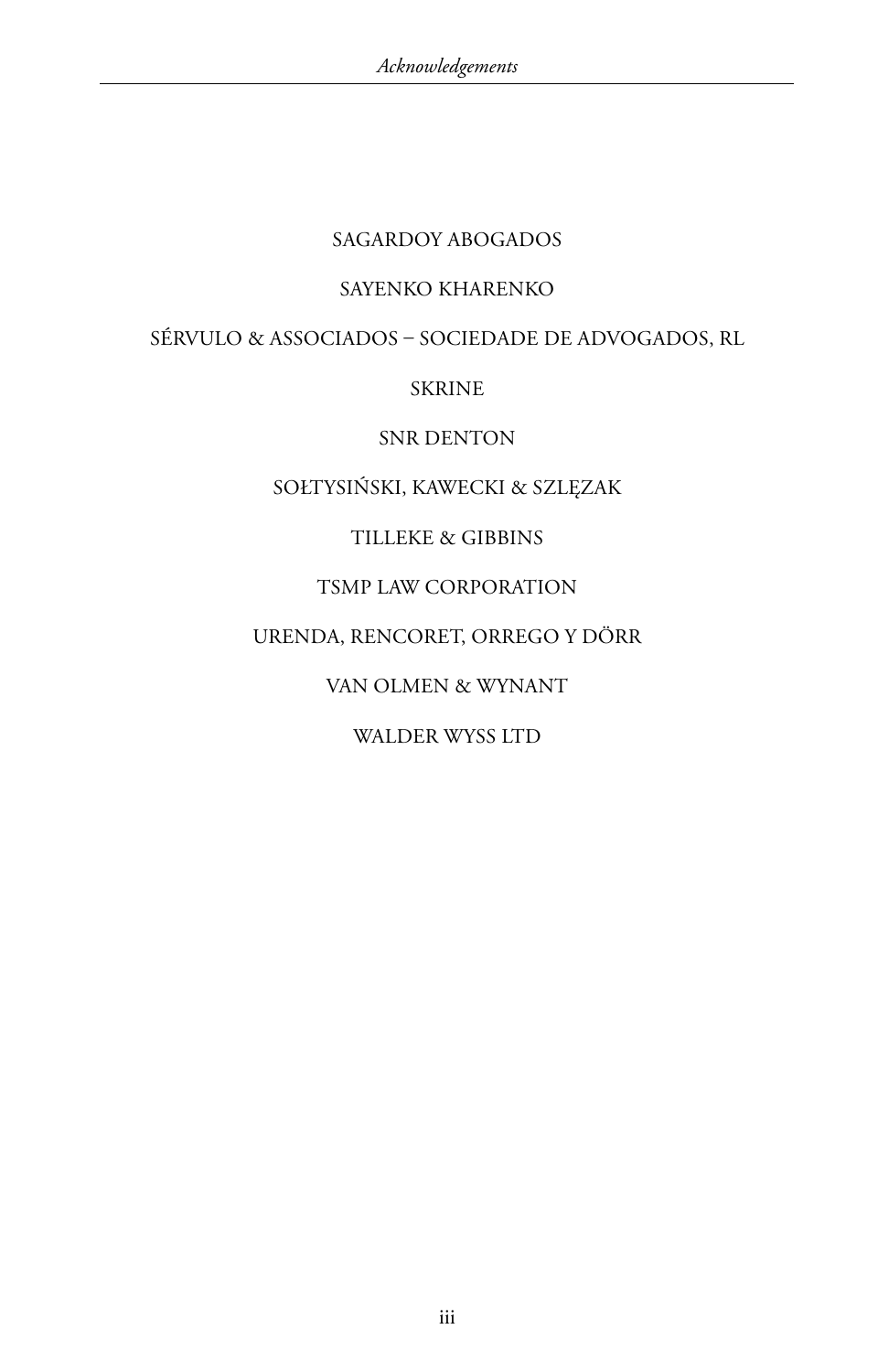# **CONTENTS**

| <b>Editor's Preface</b> | Erika C Collins                                                                  |
|-------------------------|----------------------------------------------------------------------------------|
| Chapter 1               | <b>GLOBAL DIVERSITY AND</b><br>Erika C Collins                                   |
| Chapter 2               | <b>EMPLOYMENT ISSUES IN CROSS-BORDER</b><br>Erika C Collins and Michelle A Gyves |
| Chapter 3               | SOCIAL MEDIA AND INTERNATIONAL<br>Suzanne Horne and Eleni Konstantinou           |
| Chapter 4               | Miles Bastick, Shivchand Jhinku and Zoë Adams-Lau                                |
| Chapter 5               | Jakob Widner                                                                     |
| Chapter 6               | Chris Van Olmen                                                                  |
| Chapter 7               | Vilma Toshie Kutomi                                                              |
| Chapter 8               | Jeffrey E Goodman and Christopher D Pigott                                       |
| Chapter 9               | Francisco della Maggiora M                                                       |
| Chapter 10              | Gordon Feng and Erika C Collins                                                  |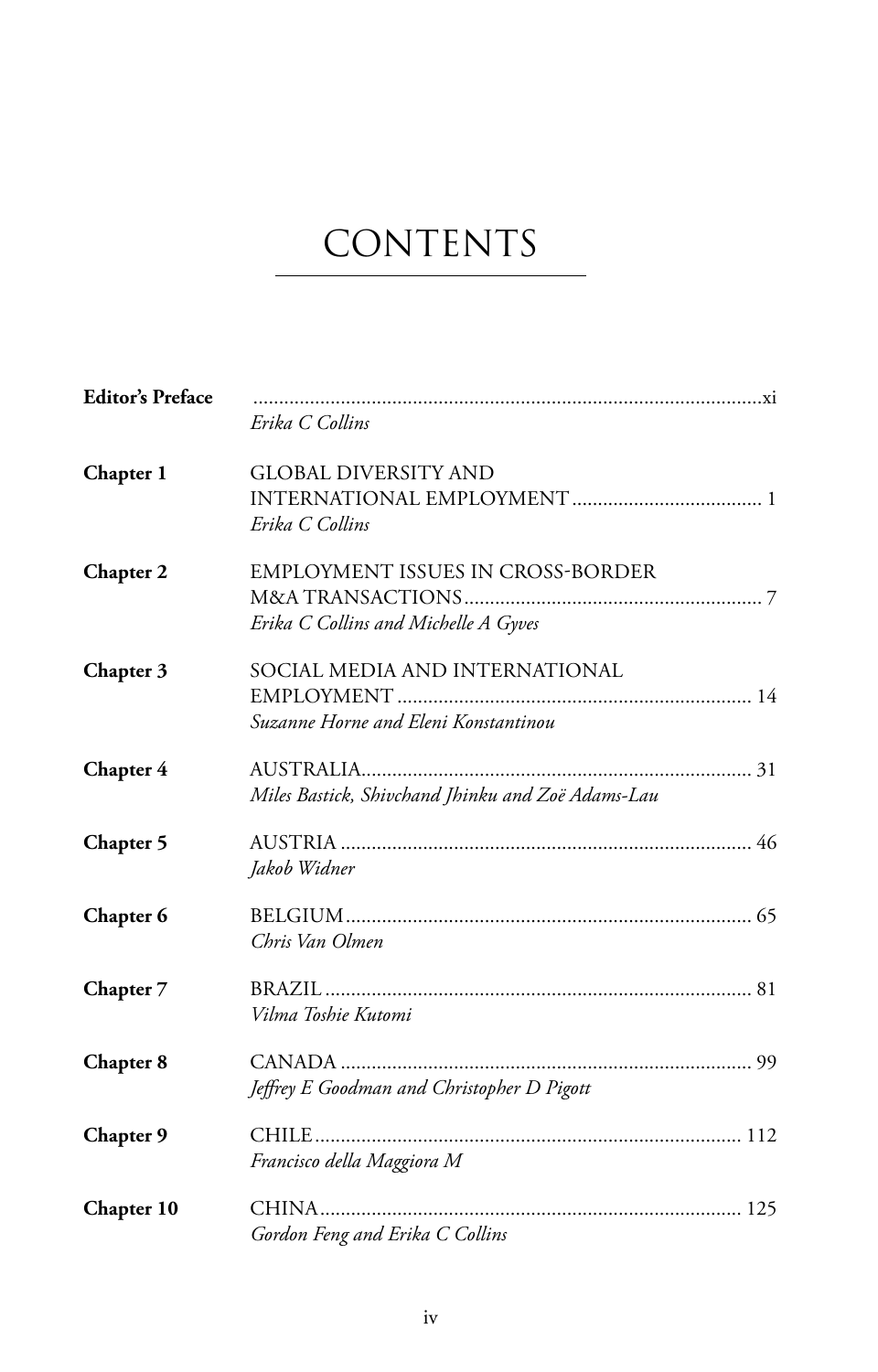| Chapter 11        |                                                            |
|-------------------|------------------------------------------------------------|
|                   | Carolina Soto Monge                                        |
| Chapter 12        | George Z Georgiou, Anna Praxitelous and Natasa Aplikiotou  |
| Chapter 13        | Lenka Velvarská                                            |
| Chapter 14        | Diego Martín-Menjívar and Carlos Roberto Rodríguez Salazar |
| Chapter 15        | Heli Raidve                                                |
| Chapter 16        | Petteri Uoti and Loviisa Härö                              |
| Chapter 17        | Deborah Sankowicz and Jérémie Gicquel                      |
| Chapter 18        | Thomas Griebe and Jan-Ove Becker                           |
| Chapter 19        | Effie G Mitsopoulou and Ioanna C Kyriazi                   |
| <b>Chapter 20</b> | Lionel Francisco Aguilar Salguero                          |
| Chapter 21        | Michael J Downey                                           |
| Chapter 22        | Manishi Pathak                                             |
| Chapter 23        | Nafis Adwani                                               |
| Chapter 24        | John Dunne and Georgina Kabemba                            |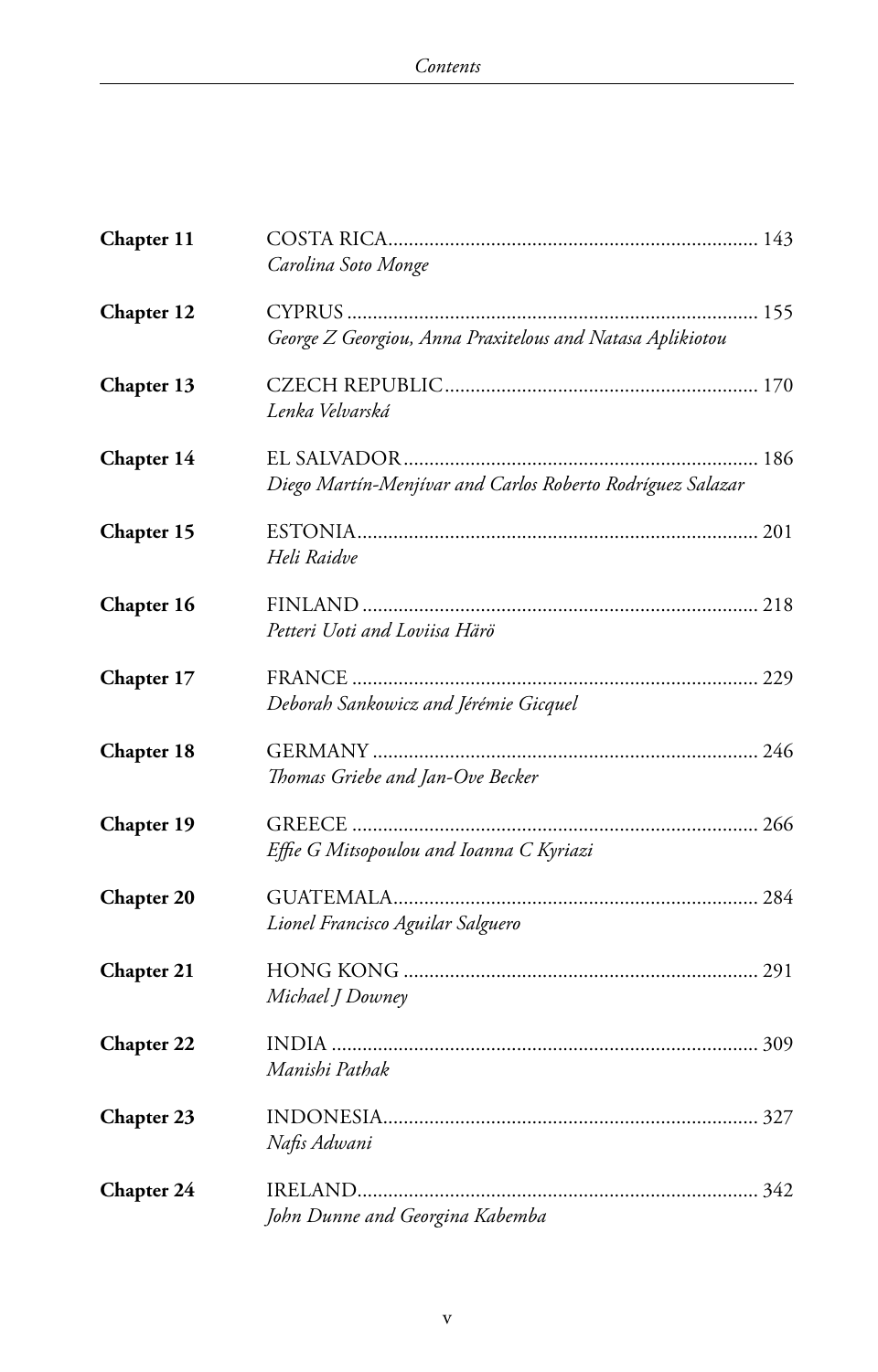| Chapter 25        |                                                                                                                                |
|-------------------|--------------------------------------------------------------------------------------------------------------------------------|
|                   | Raffaella Betti Berutto                                                                                                        |
| Chapter 26        |                                                                                                                                |
|                   | Setsuko Ueno                                                                                                                   |
| Chapter 27        |                                                                                                                                |
|                   | Sigita Kravale                                                                                                                 |
| Chapter 28        |                                                                                                                                |
|                   | Guy Castegnaro, Ariane Claverie, Céline Defay, Christophe<br>Domingos, Laurence Chatenier, Lorraine Chery and Evelyne Schoeser |
| <b>Chapter 29</b> |                                                                                                                                |
|                   | Siva Kumar Kanagasabai, Selvamalar Alagaratnam and Foo Siew Li                                                                 |
| <b>Chapter 30</b> |                                                                                                                                |
|                   | Ron Galea Cavallazzi                                                                                                           |
| Chapter 31        |                                                                                                                                |
|                   | Miguel Valle, Jorge Mondragón and Rafael Vallejo                                                                               |
| Chapter 32        |                                                                                                                                |
|                   | Eugenie Nunes                                                                                                                  |
| Chapter 33        |                                                                                                                                |
|                   | Bertha Xiomara Ortega Castillo                                                                                                 |
| Chapter 34        |                                                                                                                                |
|                   | Gro Forsdal Helvik                                                                                                             |
| Chapter 35        |                                                                                                                                |
|                   | José Burgos C                                                                                                                  |
| Chapter 36        |                                                                                                                                |
|                   | Roch Pałubicki and Karolina Nowotna                                                                                            |
| Chapter 37        |                                                                                                                                |
|                   | Pedro Furtado Martins, Dora Joana and Nuno Pais Gomes                                                                          |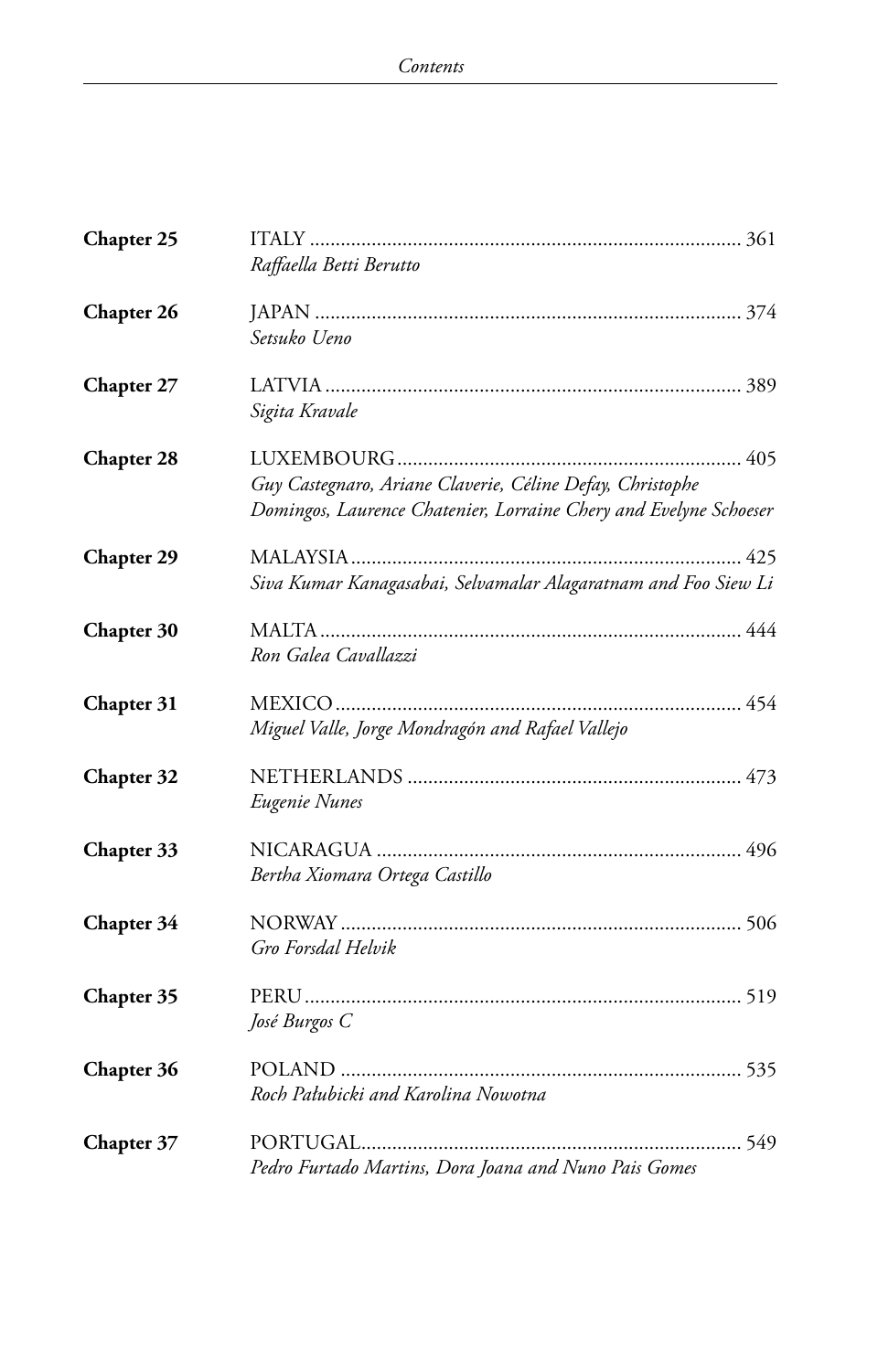| Chapter 38 | Delia Paceagiu Ratoi, Iurie Cojocaru, Alexandru Lupu and<br>Patricia-Sabina Macelaru |
|------------|--------------------------------------------------------------------------------------|
| Chapter 39 | Irina Anyukhina                                                                      |
| Chapter 40 | Amgad T Husein, John Balouziyeh and Fadil M Bayyari                                  |
| Chapter 41 | Ian Lim, Nicole Wee and Gordon Lim                                                   |
| Chapter 42 | Katarína Matulníková                                                                 |
| Chapter 43 | Vesna Šafar and Martin Šafar                                                         |
| Chapter 44 | Susan Stelzner, Stuart Harrison, Brian Patterson and Zahida<br>Ebrahim               |
| Chapter 45 | Iñigo Sagardoy de Simón                                                              |
| Chapter 46 | Erik Danhard and Jennie Lööw                                                         |
| Chapter 47 | Ueli Sommer                                                                          |
| Chapter 48 | Seraphim Mar                                                                         |
| Chapter 49 | Serbulent Baykan and Handan Bektas                                                   |
| Chapter 50 | Svitlana Kheda                                                                       |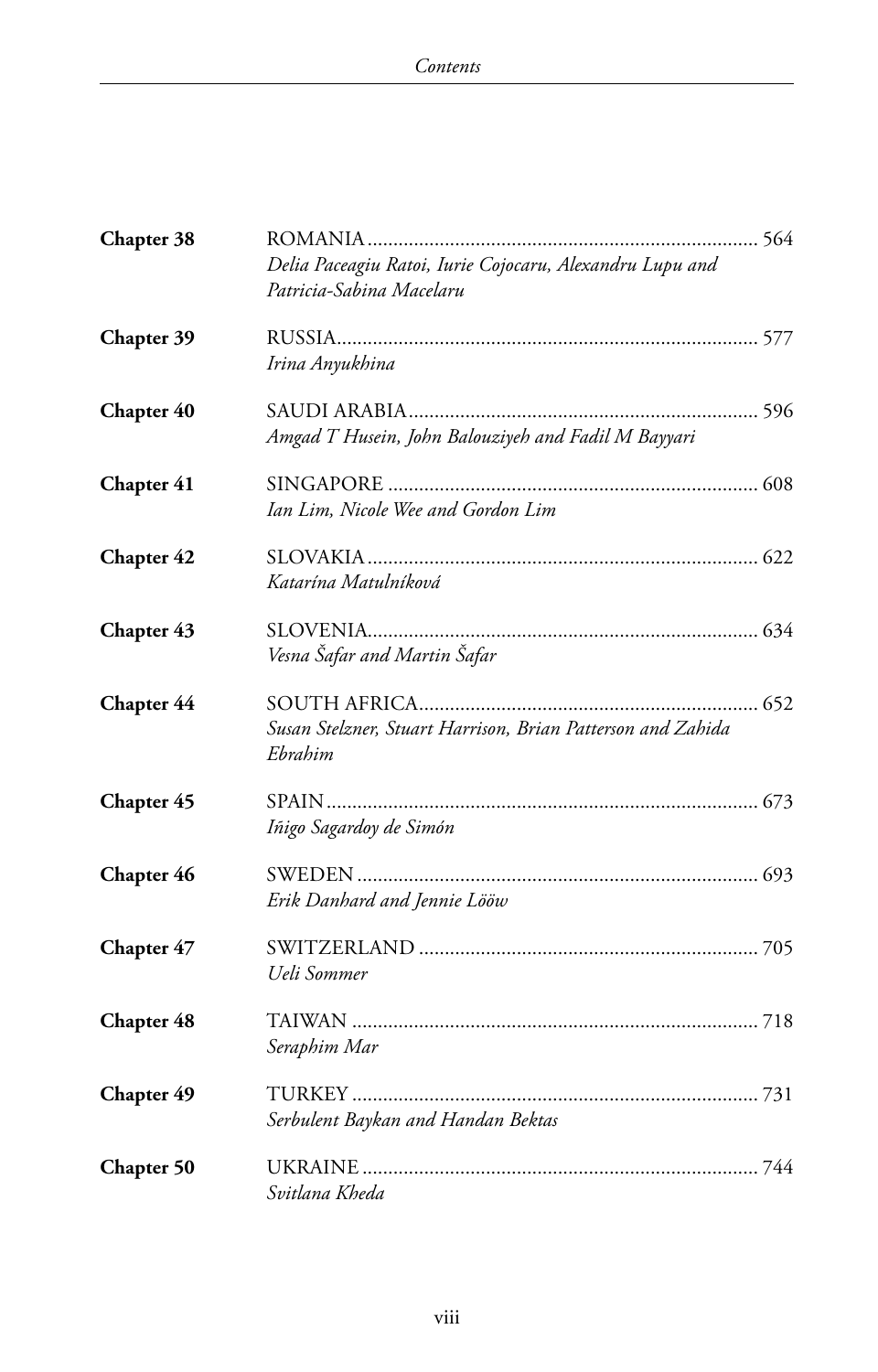| Chapter 51        | Ibrahim Elsadig                                          |
|-------------------|----------------------------------------------------------|
| Chapter 52        | Suzanne Horne                                            |
| Chapter 53        | Patrick Shea and Erin LaRuffa                            |
| Chapter 54        | Gabriel Ejgenberg                                        |
| <b>Chapter 55</b> | Michael K Lee, Huong Thi Thanh Nguyen and Doan Ngoc Tran |
| Appendix 1        |                                                          |
| Appendix 2        | CONTRIBUTING LAW FIRMS' CONTACT DETAILS 853              |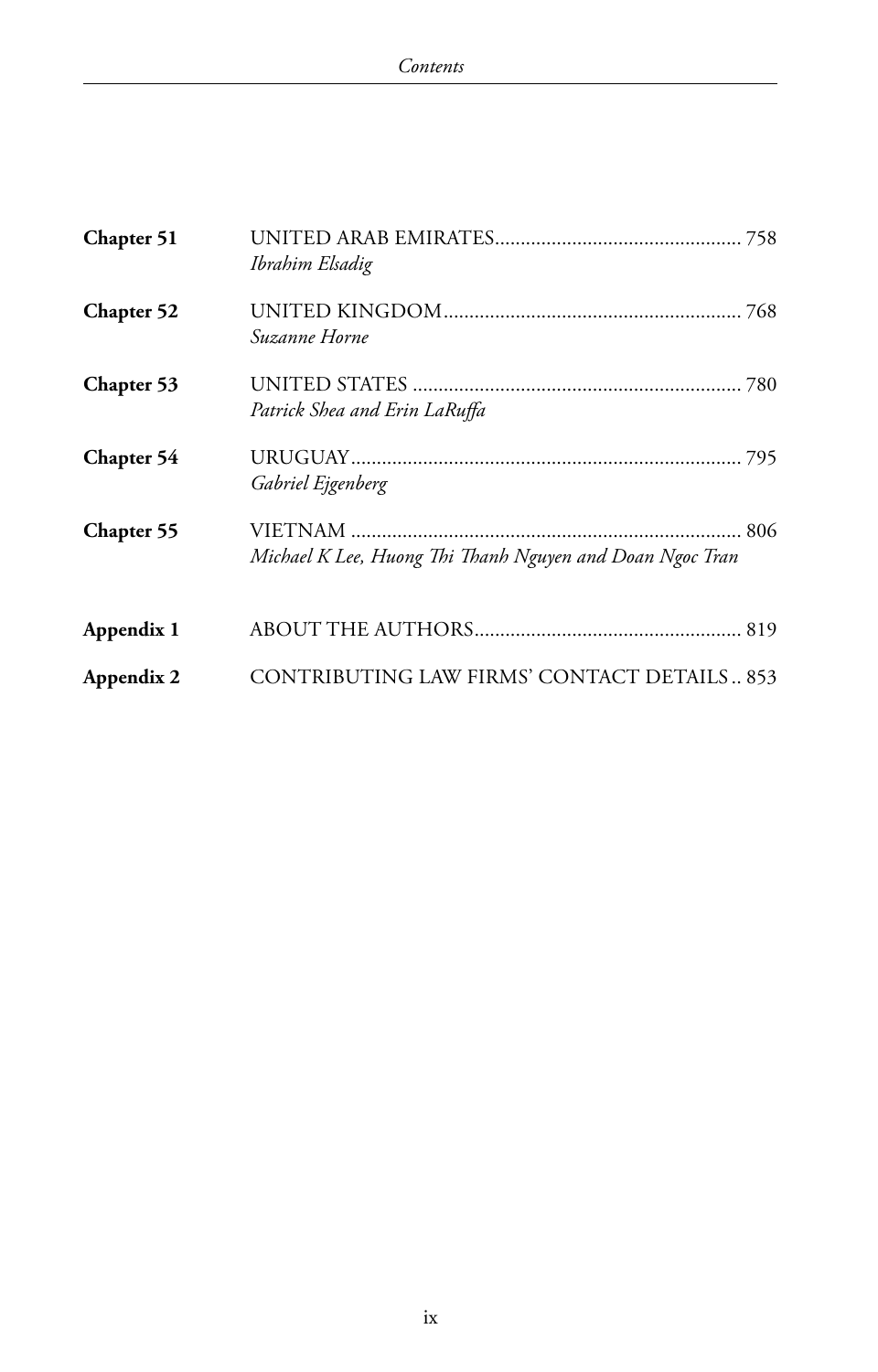# Editor's Preface

It has once again been my great pleasure to edit this most recent edition of *The Employment Law Review*. In reviewing chapters for inclusion in this edition, I was struck repeatedly by both the breadth and variety of laws and approaches to employment regulation across jurisdictions as well as the similarities, especially with regard to certain trends, some of which are discussed below. As with the earlier editions, this book is not meant to provide a comprehensive treatise on the law of any particular country but instead is intended to assist practitioners and human resources professionals in identifying key issues so that they may, in turn, help their clients avoid potentially troublesome (and often costly) missteps.

One of the common themes during 2012 was an increase in the promulgation of laws and regulations designed to increase flexibility and lower the costs of labour for employers while maintaining sufficient protections for employees. A prime example of this trend is the passage throughout 2012 of legislation in EU Member States implementing the EU Directive on Temporary Agency Work, which came into effect in December 2011. The Directive and related implementing legislation ensure certain minimum compensation and benefits for temporary agency workers while also increasing flexibility for employers. Both Vietnam and Mexico also adopted legislation in 2012 that sanctions, but also places limitations on, labour outsourcing arrangements. In Brazil, President Dilma Rousseff's Greater Brazil Plan also has been aimed at increasing employment and avoiding the slowdown and economic crisis faced by other jurisdictions. Among the employment-related measures implemented pursuant to the Greater Brazil Plan are relief from payroll contributions for the information technology sector and other incentives to foster employment. Finally, in the UK, a novel idea is under consideration that would allow an employer to issue an ownership interest in the company to the employee in exchange for the employee's agreement not to be protected by the unfair dismissal laws.

While these efforts are, of course, aimed at benefiting workers by addressing unemployment, a number of them also are by-products of another trend: the implementation of austerity measures in response to debt crises in Europe and elsewhere. Fewer unemployed citizens means lower entitlement spending for governments. Other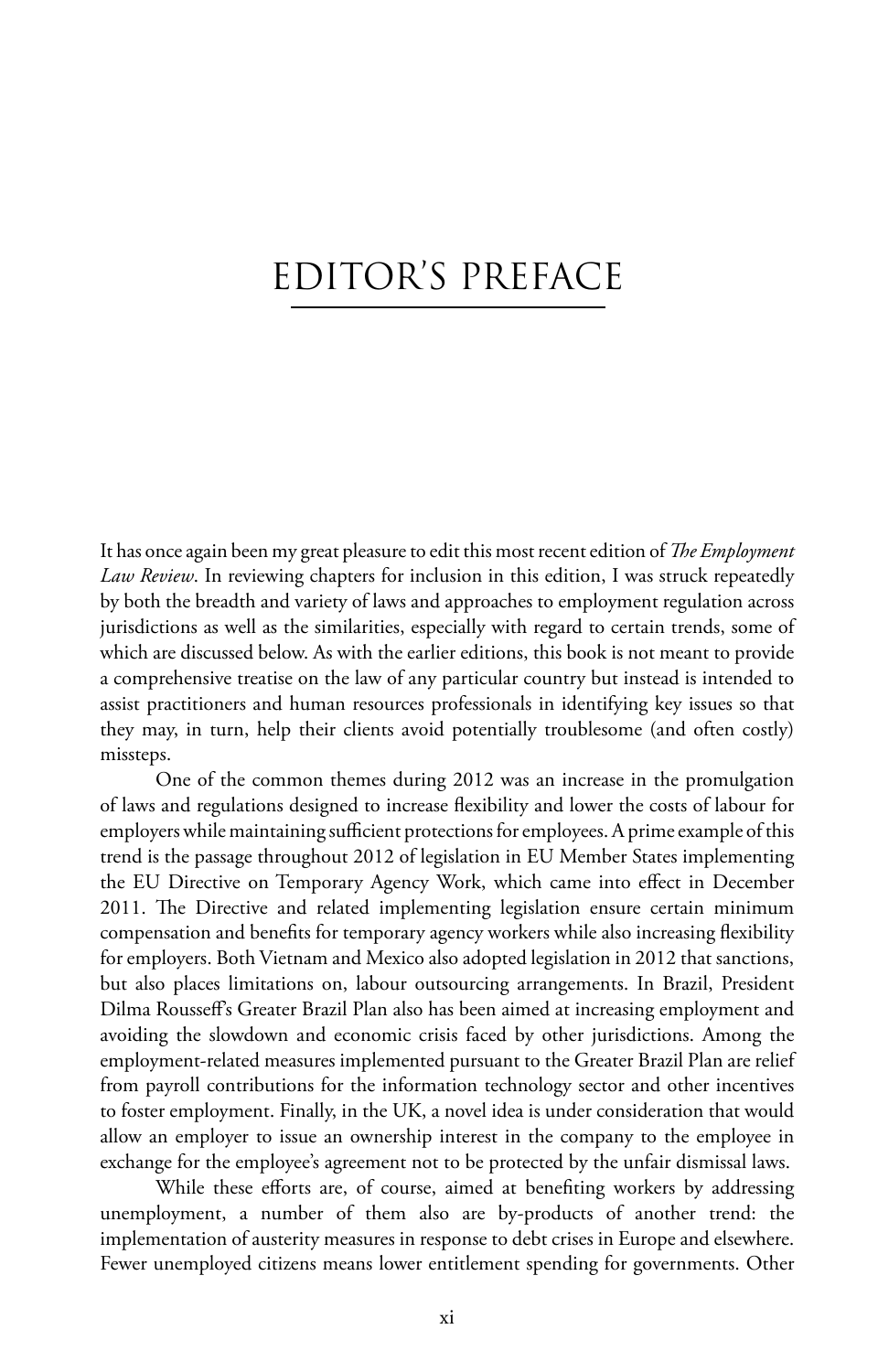employment-related austerity measures also have been implemented or proposed that are less beneficial to employees and jobseekers. In the Netherlands, for example, the period of time during which an individual can collect unemployment benefits was reduced from three years to two. Portugal continues to consider a reduction of remuneration and benefits for civil servants and employees public enterprises.

This fourth edition once again includes several general-interest chapters – one addressing employment issues in cross-border mergers and acquisitions, one addressing social media in the workplace, and another addressing global diversity initiatives. This edition also boasts the addition of five new countries, bringing the number of covered jurisdictions to 52.

I wish once again to thank our publisher, particularly Lydia Gerges, Adam Myers and Gideon Roberton; all of our contributors; and my associate, Michelle Gyves, for their tireless efforts to bring this edition to fruition.

**Erika C Collins** Paul Hastings LLP New York February 2013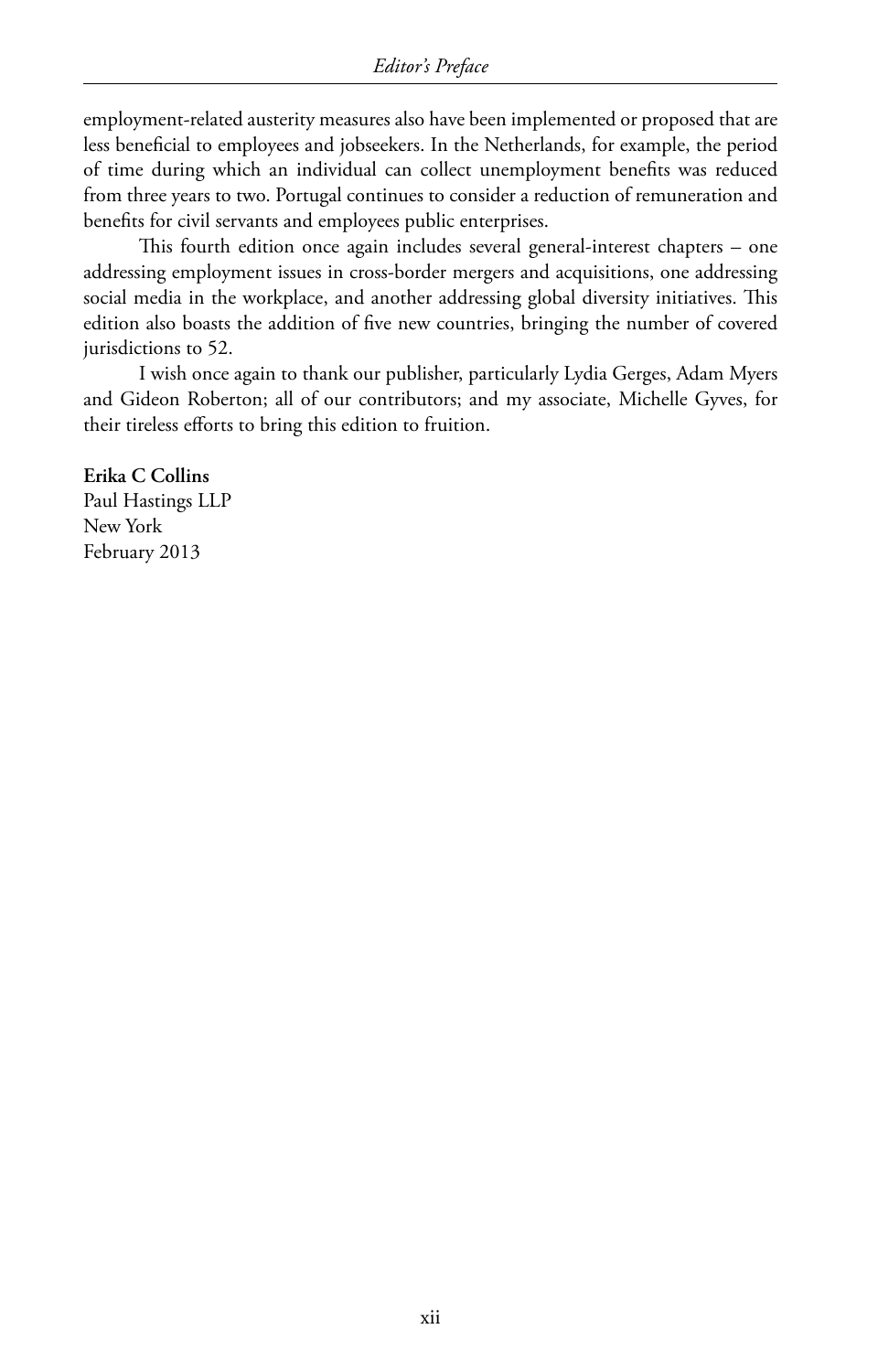## **Chapter 50**

## Ukraine

*Svitlana Kheda*<sup>1</sup>

#### **I INTRODUCTION**

Ukrainian labour law has inherited a significant number of concepts and approaches from the Soviet era. Despite numerous changes, the Labour Code (of 10 December 1971), which is the key piece of legislation regulating employment matters, remains highly employee-focused and full of pitfalls. Specific statutes have been adopted since Ukraine became independent to deal with labour safety, remuneration, vacation, collective bargaining agreements, employment of population and employment of foreign nationals, but the replacement of the Labour Code is necessary to enable Ukrainian labour law to adapt to the needs of a market economy.

In Ukraine, labour disputes are considered by labour disputes commissions ('LDCs') and courts of general jurisdiction.

LDCs are created in companies with 15 or more employees and elected at the general meeting of the labour collective. The LDC hears a case if an employee fails to settle a dispute with the employer either directly or through a trade union. The decision of the LDC can be appealed in a local court of general jurisdiction. Certain categories of labour disputes have to be directly considered by court (e.g., when there is no LDC in the company, wrongful dismissal cases, etc.). A new trend in Ukraine is to settle labour disputes through mediation.

There are a number of government agencies responsible for supervising and controlling labour law compliance in Ukraine, including the State Inspection on Labour, the State Committee on Labour Safety, the Ministry of Health Protection, etc. The State Employment Centre is responsible for issuing working permits to foreign employees, and the local bodies of the Ministry of Interior are dealing with providing them with temporary residence certificates.

<sup>1</sup> Svitlana Kheda is a counsel at Sayenko Kharenko.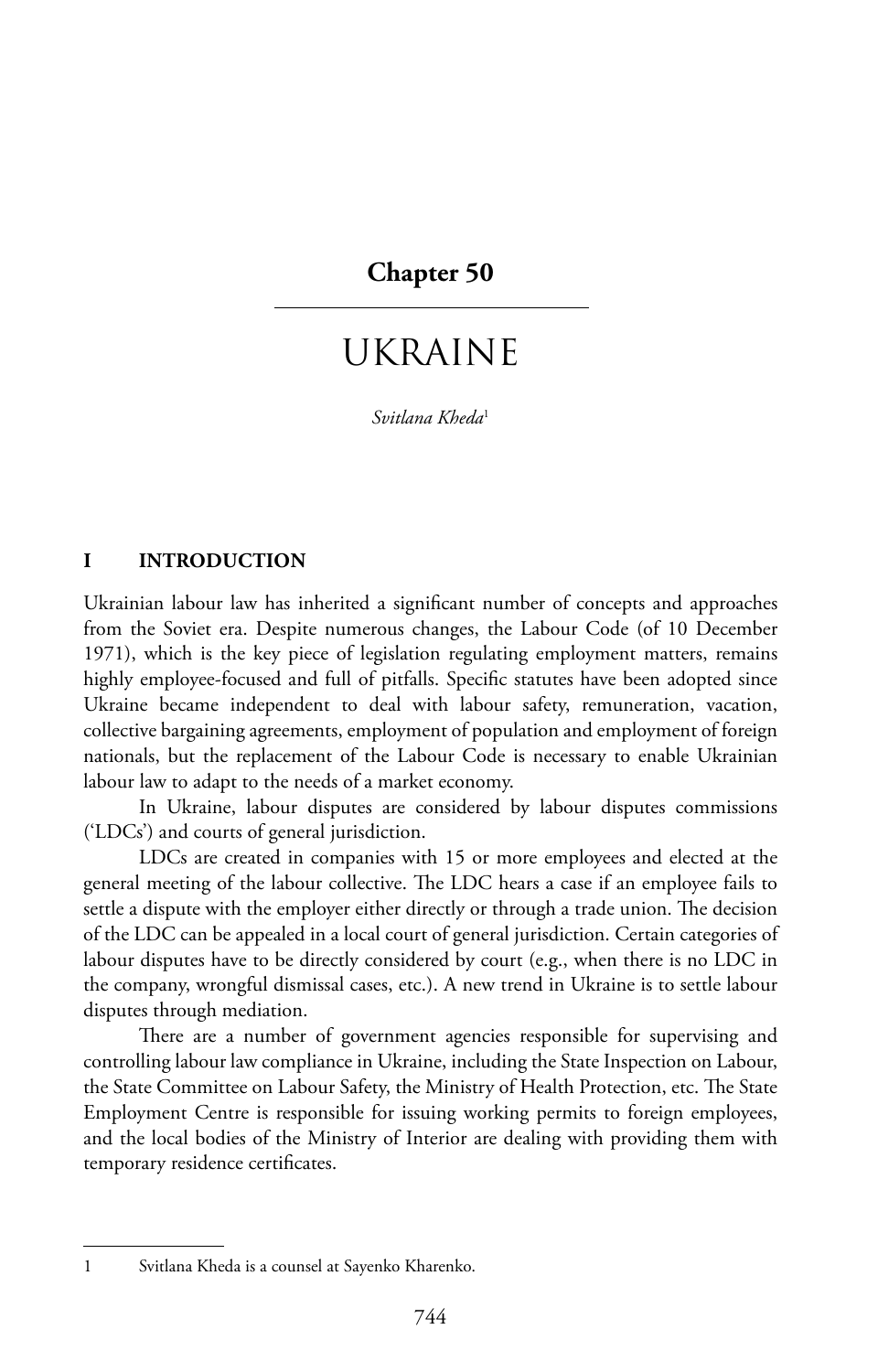#### **II YEAR IN REVIEW**

Even though 2012 did not become the year of adoption of the long-awaited new Labour Code it was marked with enactment of several important laws in the labour law area, including the Law on Amending Certain Laws of Ukraine Related to Preventing and Combating Corruption. This Law resulted in amending Article 41 of the Labour Code with a new legal ground for an employee's dismissal at the employer's initiative, namely for working under direct supervision of the close person in the meaning of the Law on Preventing and Combatting Corruption.

The most important Act adopted in 2012 in the employment area is the Law on Employment dated 5 July 2012, which comes into effect as of 1 January 2013. This Law introduces financial incentives for the employers to hire specially protected categories of employees (recent graduates of educational institutions, single mothers or fathers with children under 14, pre-retirement-age people, etc.). It also imposes significant restrictions regarding the contents of the vacancy announcement. For the first time in the Ukrainian history, the Law on Employment introduces regulation of the activity of personnel outsourcing agencies and other employment intermediaries, and establishes clearer rules for engaging interns. The Law also prohibits undocumented employment and introduces important provisions related to mass lay-offs. The Law on Employment establishes key principles for engaging foreign labour; in particular it lists instances when a foreign national must obtain a working permit to work in Ukraine and, importantly, directly states that foreign nationals can be employed by the Ukrainian representative offices of foreign companies without a working permit.

The other statute directly affecting the labour law area is the Law on Amending the Law of Ukraine on Personal Data Protection ('the Amendments to the PDP Law'). The Law is aimed at further harmonising the Ukrainian data protection regulation with the respective EU legislation (see Section XI, *infra*). On 1 July 2012, the Law on Amending Certain Laws of Ukraine Regarding Increasing Liability for Violating the Personal Data Protection Legislation of 2 June 2011 ('the PDP Liability Law') came into force. The Law provides serious penalties for companies found in breach of the Law on Personal Data Protection (see Section XI, *infra*).

In 2012 the parliament passed several laws aimed at strengthening the role of the employers and the other stakeholders in shaping the state policy in the labour and employee social benefits area, including the Law on the Employers' Associations, their Rights and Guaranties of their Activity and the Law on Amending Certain Laws of Ukraine to Bring Them Into Conformity with the Law on Social Dialogue in Ukraine. In addition, a number of legislative acts were amended to guarantee a unified definition in the Ukrainian legislation of the parties to the collective bargaining.

The parliament also enacted the Law on Preventing and Combating Discrimination in Ukraine to ensure equal opportunities for exercising human rights and freedoms, including in the employment area.

Various state agencies have passed a number of regulations concerning regulation of overtime work, business trips, labour law compliance inspections, labour safety, data protection, and other important employment law issues.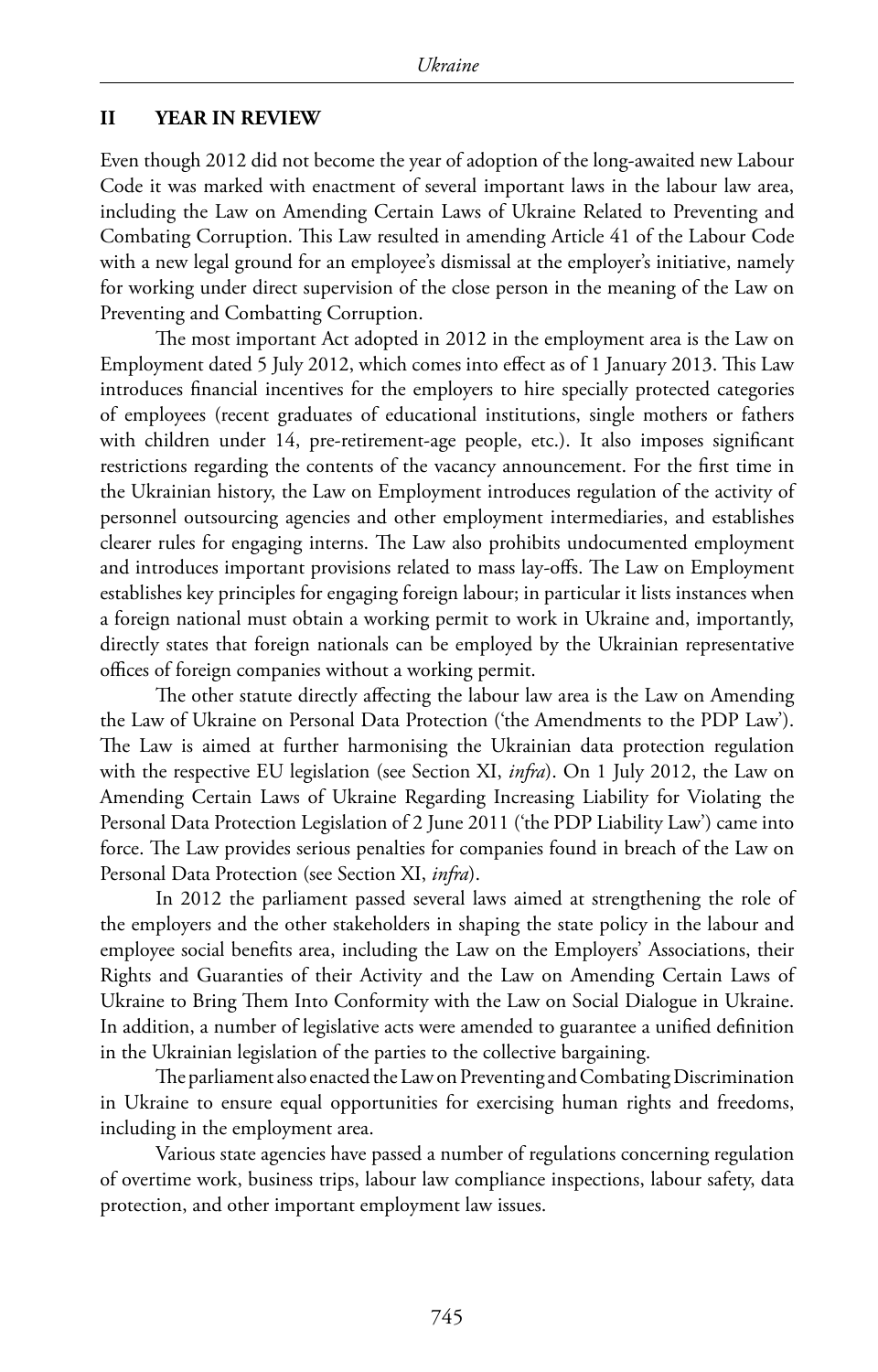#### **III SIGNIFICANT CASES**

In 2012 there were only two significant employment-related cases. One of them is the Decision of the Constitutional Court of Ukraine in case No. 1-5/2012 of 22 February 2012 No. 4-pn/2012 on the official interpretation of the Labour Code provisions related to establishing the limitation period, including the time when it begins to run, for filing a lawsuit by the dismissed employee for the recovery of the average salary owed to this employee by the employer for the time of the delay in paying salary and other amounts due to the employee at the time of his or her dismissal, and compensation for moral damages caused by these actions. In accordance with the Constitutional Court's interpretation of the relevant provisions of the Labour Code the limitation period for such claims is three months, which commences as of the date of the actual payment of the outstanding compensation to the employee concerned.

The other notable case affecting employment relations is the Decision of the Constitutional Court No. 1-9/2012 of 20 January 2012 No. 2-pn/2012 on the official interpretation of Article 32, Part 1 and Article 34, Parts 2 and 3 of the Constitution of Ukraine. According to this Decision, almost any personal data of the employees can be treated as confidential information.

#### **IV BASICS OF ENTERING AN EMPLOYMENT RELATIONSHIP**

#### **i Employment relationship**

The employment relationship in Ukraine is established by an employment agreement between an employer and an employee. The employment agreement contains the terms of employment, including the title of the position, a description of the work to be performed by the employee, an obligation for the employee to observe internal labour rules, an obligation for the employer to ensure adequate working conditions, and the salary amount for performance of employment duties. The Labour Code provides that employment agreements shall generally be concluded in writing and establishes some specific cases when the employment agreement must be in writing (e.g., with employees under 18, with any employee insisting on this, etc.). Many Ukrainian companies (especially those with foreign participation) have been entering into formal written employment agreements with their employees on a more frequent basis.

In general, most agreements are concluded for an indefinite term. Even though Ukrainian labour law enables an employer to conclude fixed-term employment agreements with its employees, these agreements should be concluded only with those employees whose work by its nature is of a limited duration (i.e., when it is possible to estimate the last day of their employment). It is also possible to enter into an employment agreement 'until the completion of agreed-upon work' when it is impossible to determine the period necessary to complete the limited scope of agreed-upon work. An employee can also state in his or her employment application that he or she is asking to be employed for a fixed term for family or personal reasons.

Ukrainian labour law also provides for a special form of employment agreement, called an 'employment contract', that may be concluded either for a fixed term or for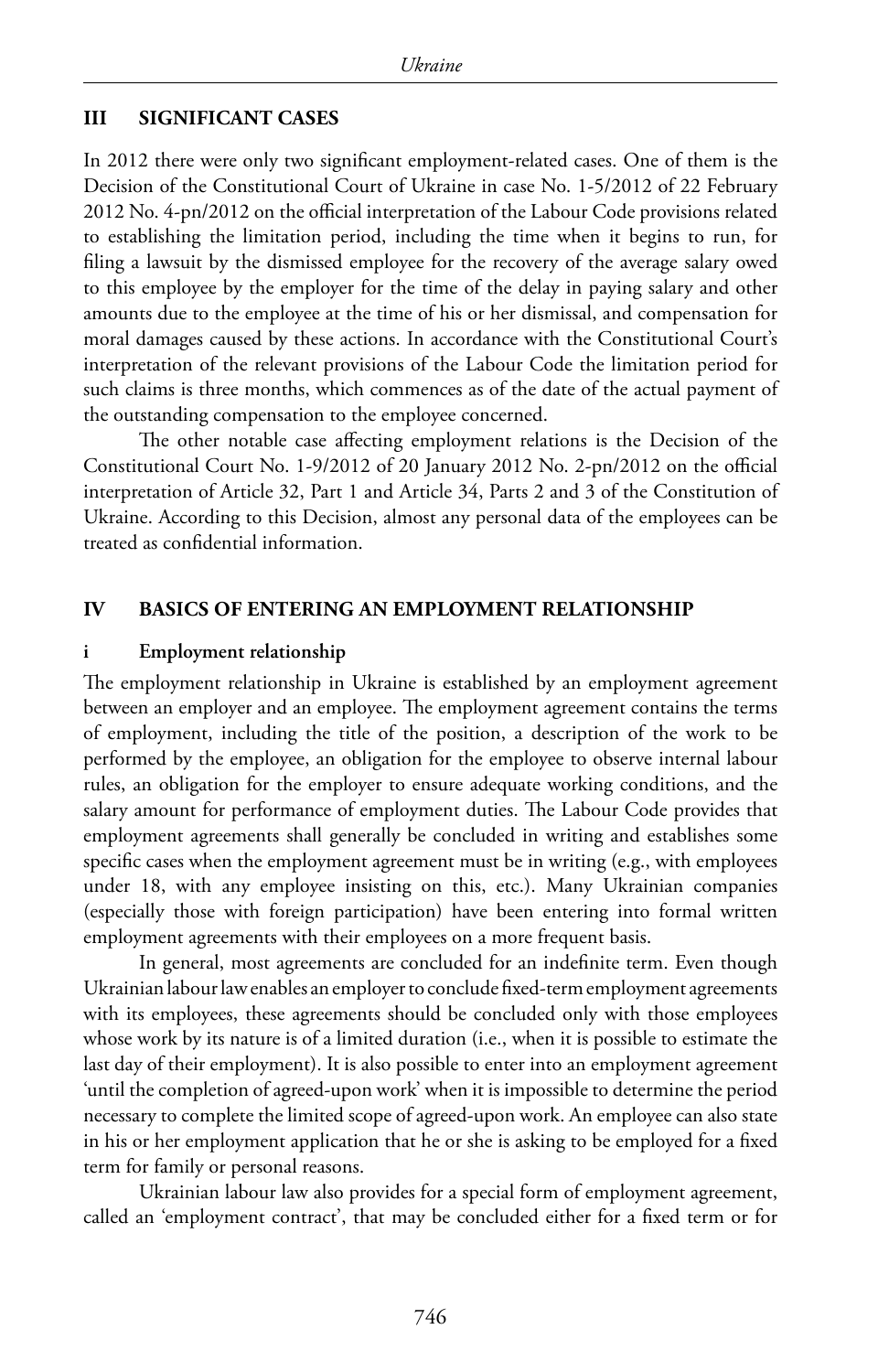an indefinite period of time. The employment contract, unlike an ordinary employment agreement, contains the following features:

- *a* It allows the employer to establish an employment relationship for a fixed period of time even where the nature and conditions of employment would not ordinarily warrant the conclusion of an employment agreement for a fixed term.
- *b* It may contain reasons for the discharge of an employee in addition to the list of grounds provided in the Labour Code.
- *c* An employer and an employee may also agree in the employment contract on their additional rights, obligations and liabilities, conditions of remuneration apart from those provided by law, provided that such additional terms do not diminish the employee rights guaranteed by law.

The use of employment contracts is limited to cases specifically provided for by the laws of Ukraine, including in certain branches of the economy, for certain types of companies or for certain positions (e.g., with company directors, teachers, scientific research employees, paralegals).

A written employment agreement or contract can be concluded before or on the date of issuing a hiring order by the employer and becomes effective on the date of the hiring order. It must be signed by the employee as the party to the employment agreement or contract.

The parties can amend the employment agreement or contract at any time. To change the essential terms of employment (i.e., compensation, working hours, etc.) the employer must issue an order notifying the employee of such changes at least two months in advance.

Irrespective of the form of an employment agreement, the employer must issue an internal hiring order to document commencement of the employment relationship stating the employee's position and salary. An employment agreement is deemed to be concluded even if a hiring order was not issued, but an employee was *de facto* admitted to work.

In addition, the employer must enter the relevant record in the employee's labour book. The labour book records the employment activity and must be kept by the employer for each employee working for more than five days.

## **ii Probationary periods**

When concluding an employment agreement, the employer may set a probationary period for the employee, which cannot exceed one month for blue-collar workers or three months for other employees. In certain circumstances (e.g., for state officials), the probationary period can be up to six months, subject to the trade union's consent.

Considering the complexity involved in dismissing employees under Ukrainian law, employers frequently use the probationary period as a legal and practical way to ascertain the suitability of a candidate for the position by making a candidate's employment subject to his or her successful completion of probation. In this case, the conditions and terms of the probationary period must be stated in the hiring order and the employer can dismiss the non-performing employee within this probationary period merely by stating that the results of his or her probation are not satisfactory.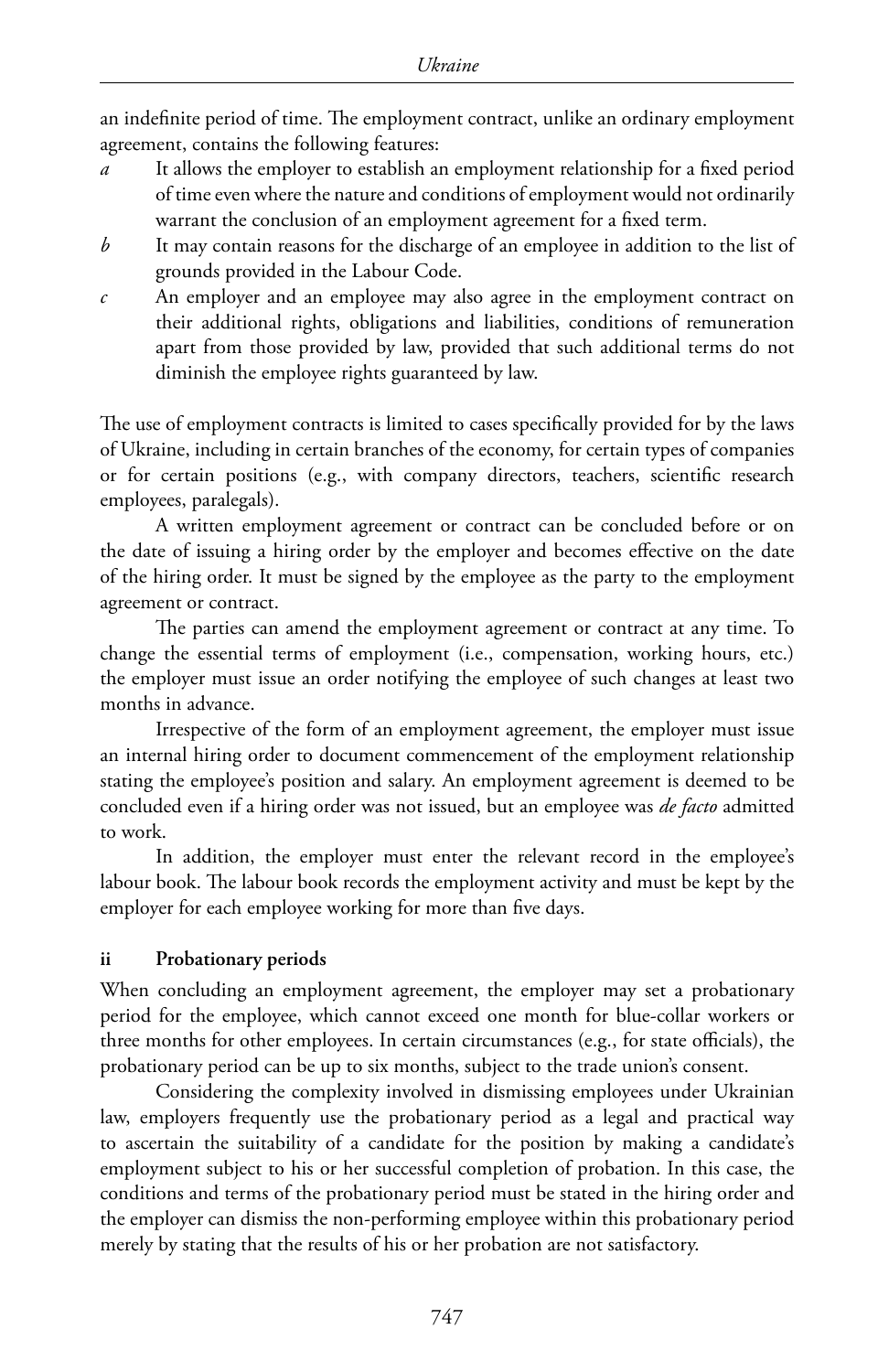The law does not prescribe the employer to issue an advance dismissal notice to an employee on probation. The employee is also not required to provide the employer with any advance notice of his or her intended departure.

## **iii Establishing a presence**

Generally, although the Ukrainian authorities do not welcome such engagements as no Ukrainian payroll taxes apply to them, foreign companies without an official registered presence in Ukraine are not directly prohibited from hiring Ukrainian employees, provided that these companies do not have a permanent establishment ('PE') in Ukraine (as discussed below). Foreign companies may also use HR agencies to hire Ukrainians to avoid registration with the Ukrainian tax authorities, in which case these HR agencies would be the *de jure* employers of the Ukrainian employees.

If the salary and social benefits are paid by a non-resident employer to its Ukrainian employee and this employer has no PE in Ukraine, the salary amounts and social benefits will only be subject to Ukrainian personal income tax payable individually by the Ukrainian employee on an annual basis.

For the purposes of taxation, the PE of a foreign entity may be created through either the acquisition of a fixed place of business by such foreign entity in Ukraine, a dependent agent, commissioner or other resident acting in a similar capacity. At the same time, a non-resident employer shall not be deemed to have a PE in Ukraine merely because it conducts business in Ukraine through a broker, general commission agent or any other agent of independent status, provided that such persons are acting in the ordinary course of their business. In addition, a PE occurs when a foreign company provides services in Ukraine, including consulting services but excluding the provision of personnel, through its employees or other persons hired for this purpose for longer than six months during any 12-month period. The above is valid unless the applicable double tax treaty to which Ukraine is a party provides otherwise.

A foreign company generally may engage an independent contractor under a service agreement without registering with the Ukrainian state tax authorities, unless such engagement creates a PE. If the foreign entity's activity through an independent contractor creates a PE in Ukraine, such foreign entity may be subject to complete taxation in Ukraine.

Finally, a Ukrainian individual has to be registered as a Ukrainian private entrepreneur prior to entering into any contracts with foreign businesses. Otherwise, any such contract may be declared invalid resulting in penalties imposed on the responsible person.

Employees, including foreign nationals working for Ukrainian companies, are required to be paid salary, sick leave allowance, annual vacation pay and some other statutory benefits depending on the employee category. Statutory benefits must be declared by employers. They are also responsible for withholding individual income tax at the source, unless such benefits are exempt (e.g., maternity leave compensation, etc.).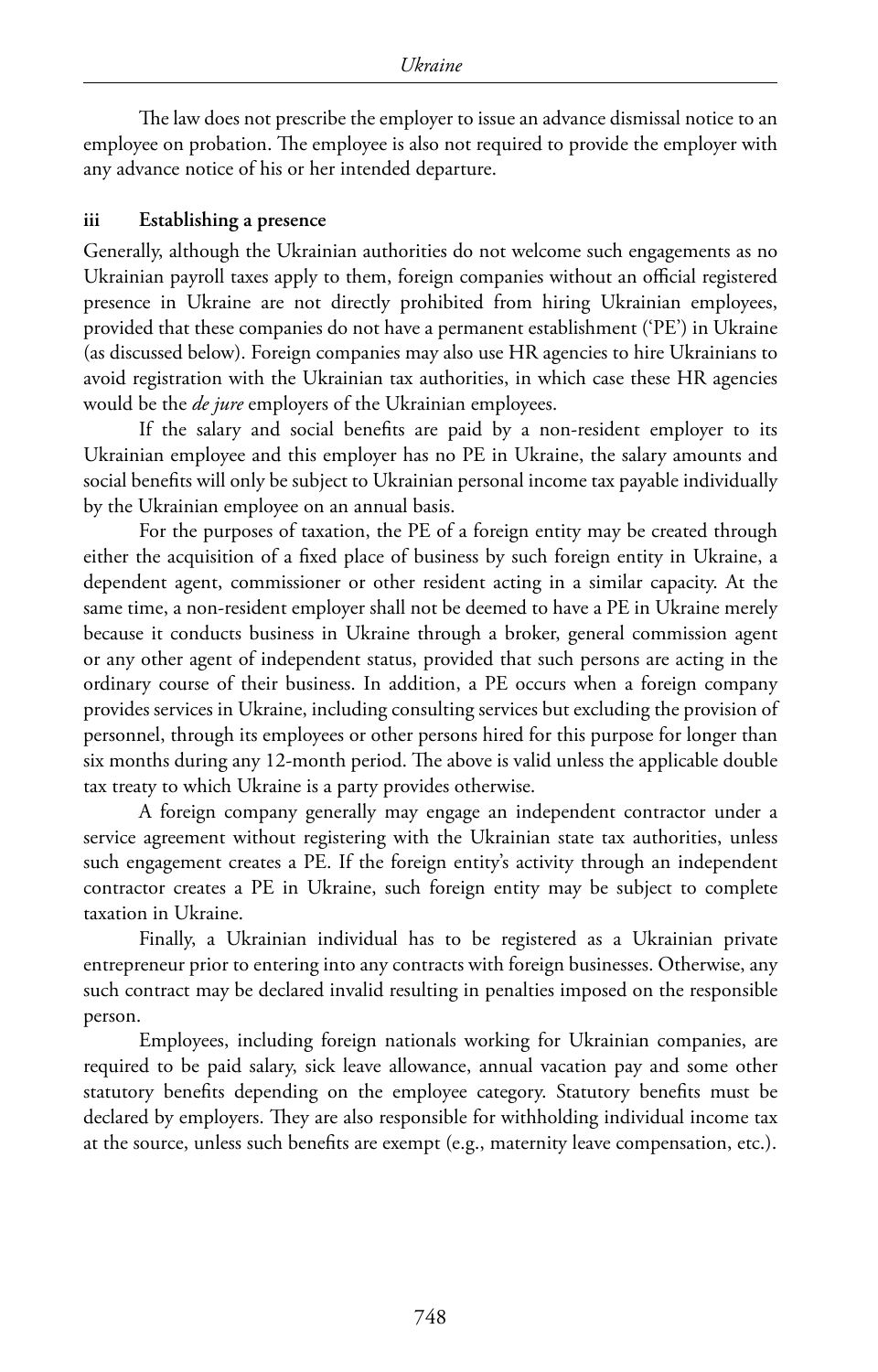## **V RESTRICTIVE COVENANTS**

A contractual obligation of an employee not to work for a competitor either during or after termination of his or her employment as part of a non-compete clause will not be enforceable in Ukraine.

One of the basic employee rights stipulated in the Labour Code is the right to freely choose a profession, occupation and job. Free choice of the type of employment activity is also guaranteed by the Labour Code.

Ukrainian labour law is very employee protective meaning that, even though the Labour Code allows an employer to conclude employment contracts with certain categories of employees where provisions that differ from those envisaged by the Labour Code may be included, these provisions must not worsen the employees' position as compared with the Labour Code as these provisions will be considered null and void.

## **VI WAGES**

## **i Working time**

The maximum number of working hours of full-time employees cannot exceed 40 hours per week, unless a non-fixed working day (week) is established for certain categories of employees. The duration of the working day before a holiday or a weekend shall be reduced by one hour. In the case of a six-day working week, the duration of the working day before the weekend cannot exceed five hours.

Ukrainian law establishes, among others, the following working hour regimes:

- *a* normal business hours, when overtime is paid at a double rate and employees are entitled to a vacation allowance of 24 calendar days per year; and
- *b* non-fixed working day, which may be established for employees whose working day cannot be estimated in advance; such employees are entitled to a vacation allowance of 24 calendar days per year and to an additional vacation of up to seven working days.

The Labour Code generally allows night work, provided that the working time at night is reduced by one hour. Employees working at night receive an increase to their base salaries which must not be less than 20 per cent of their base salary for each hour of night work. It is prohibited to engage, among others, pregnant women and employees under 18 in night work.

## **ii Overtime**

The general rule is that overtime is not allowed. The Labour Code provides an exhaustive list of exceptions when an employee may be required to work overtime. The maximum limit of overtime work is 120 hours per year. Overtime work also shall not exceed four hours over two consecutive days for the same employee. The employer must keep a register of overtime work.

Employers are prohibited from engaging in overtime work, among others, pregnant women, employees under 18 and employees who are also full-time students receiving secondary or professional secondary education during term-time.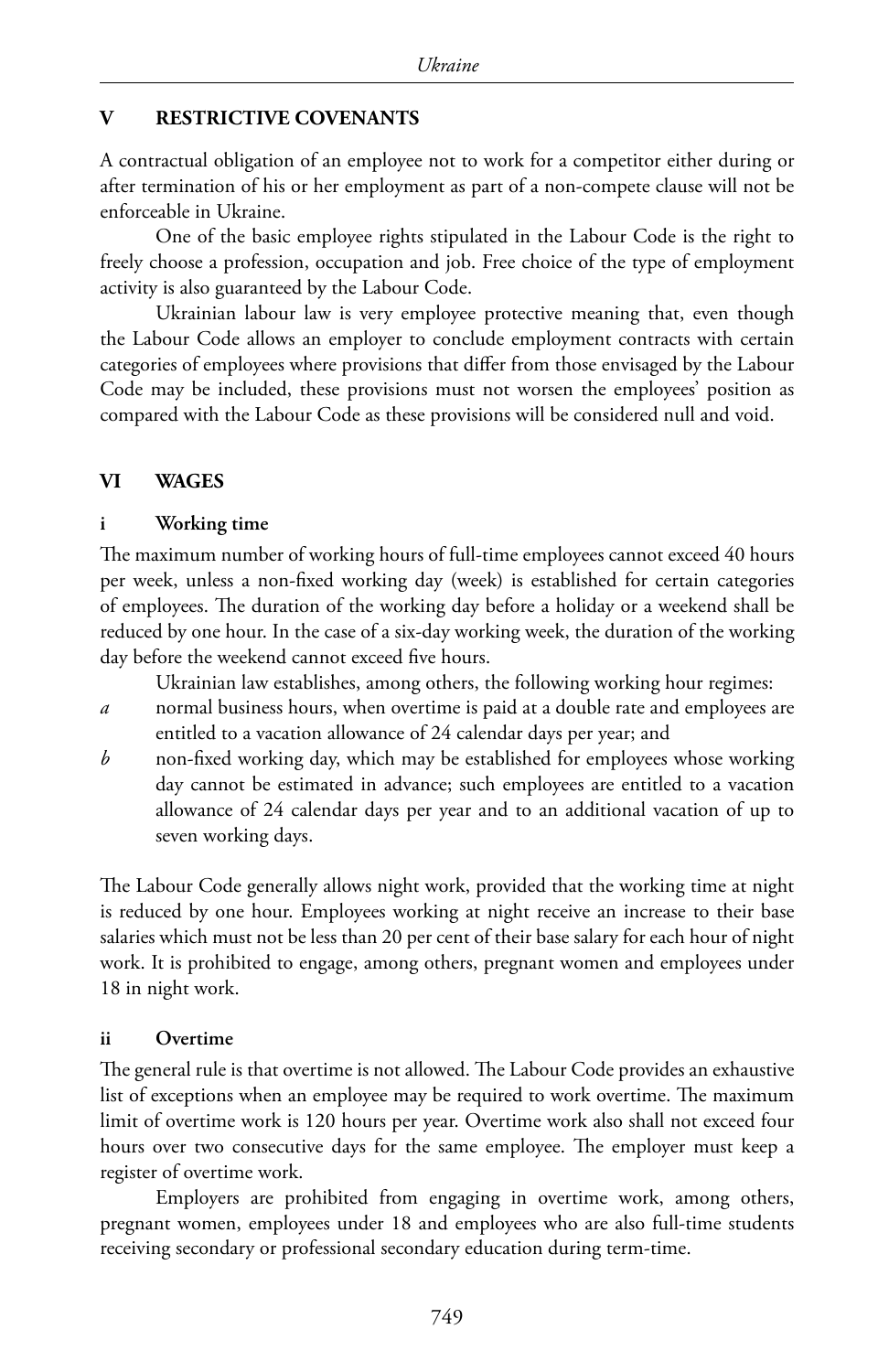An employee's consent is required for overtime work if the employee has a child under 14. A trade union's permission must be obtained for each instance of overtime work. In the case of overtime work, employees are entitled to extra remuneration at a double rate for work performed in excess of the daily, weekly or monthly limit. The law prohibits compensating overtime work only with additional vacation or leave of absence.

#### **VII FOREIGN WORKERS**

The majority of labour law provisions apply equally to Ukrainian and foreign nationals. Thus, foreign employees enjoy the same benefits, guarantees, and protections available for Ukrainian employees under Ukrainian labour laws and the employer's internal labour rules, policies and procedures. However, there exist special procedures for hiring foreign nationals that must be followed to avoid administrative liability or even deportation of a foreign national.

In accordance with Ukrainian law, each foreign national intending to work in Ukraine for Ukrainian companies must obtain a work permit. Only foreign nationals permanently residing in Ukraine do not require working permits. After a foreign national is issued a work permit he or she has to apply for a D-type visa, bearing a special mark 'Employment' prior to entering Ukraine with an employment purpose. This means that if a foreign national is already in Ukraine on a tourist or business visa (or a short-term visa under the new visa regime) at the moment of issuance of a work permit, this person has to leave the country, apply for a D-type visa, bearing the 'Employment' mark, on the basis of the work permit, and then enter Ukraine again.

An application for a work permit and the supporting documents are submitted by the employer to the respective Employment Centre. These documents are considered by a specially created commission at the Employment Centre to include representatives of the ministry of internal affairs, state security service, state frontier service and state tax administration, etc.

There is no *de jure* restriction on the number of foreign nationals that can be employed by a Ukrainian company in a given period. However, each time an employer files documents for obtaining a working permit for its foreign employees he or she must be able to demonstrate that employees with similar qualifications cannot be found in Ukraine.

A decision on the issuance of a working permit is usually granted within 30 days.

A working permit may be issued for a term of up to one year with a possibility of extension. Working permits for intra-corporate transferees and persons rendering services without being commercially present in Ukraine should be issued for up to three years and can be extended for two more years.

The employer is required to keep a register of foreign employees.

Termination of an employment contract with a foreign national results in termination of the working permit. Thus, every time a foreign national changes his or her place of employment in Ukraine, he or she must obtain a new working permit.

Violation of the working permit regulations may result in liability for a company, its executives, and the foreign employee (up to his or her deportation from Ukraine).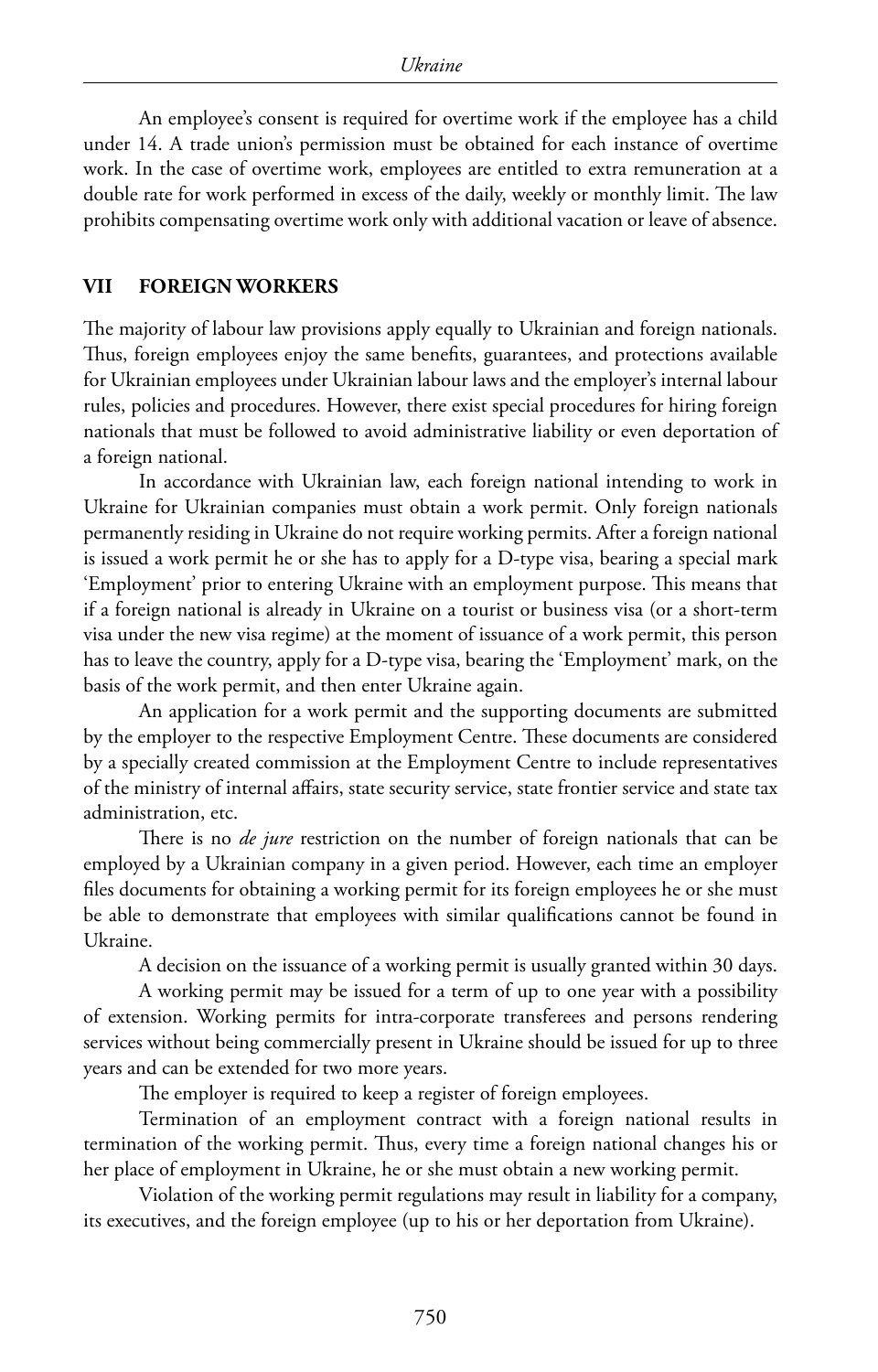The employer of a foreign national must also pay taxes and local benefits and notify the tax administration about foreign employees' income and paid-up taxes on a quarterly basis.

#### **VIII GLOBAL POLICIES**

Ukrainian law provides that a number of mandatory employment-related regulations can be adopted by Ukrainian companies, including a collective bargaining agreement, internal labour rules ('the Rules'), labour safety regulations, and some other documents, depending on the specifics of a particular company's business.

The most important disciplinary document is the Rules negotiated by the employer and the company's trade union, and approved by the labour collective. Newly hired employees have to acknowledge their awareness of the contents of the Rules by signing a respective statement. The Rules do not need to be filed with or approved by any government authorities.

All employment-related documentation including the Rules must exist in Ukrainian notwithstanding the company's form or ownership.

As a matter of practice, the Rules and other internal labour policies and procedures adopted in the company are incorporated into written employment agreements or contracts by reference. However, this is not required by law.

The Rules have to be easily accessible by all employees. They can be placed on the company intranet site, but the original hard copy should also be kept.

Ukrainian companies often issue other optional internal regulations (e.g., regarding discrimination, sexual harassment, corruption, personal data protection) in accordance with their global corporate policies. The global policies are not *per se* enforceable in Ukraine and must be incorporated into the document system of a Ukrainian subsidiary as local policies.

#### **IX TRANSLATION**

Under the Law on the Framework of the State Language Policy of 3 July 2012 all companies operating in Ukraine can use Ukrainian, Russian or any other regional/ minority language, as well as any other language as their working language. The Law requires the official documents that certify a citizen's identity and legal status (passport, labour book, university diplomas, birth and marriage certificates, etc.) to be issued in Ukrainian and one of the regional/minority language of the citizen's choice.

In practice, Ukrainian subsidiaries of multinational companies prepare and approve bilingual documents (i.e., in Ukrainian and the language of the country of the company's headquarters, with Ukrainian text being given priority in case of any discrepancies between the versions). The translation of company documents (including employment agreements, regulations, rules, procedures and any other employmentrelated documents) into a foreign language has to be certified by a notary only in certain cases, including if it is the official document or if it has to be notarised. Therefore, no translation of company employment documentation (except for the documents certifying the employees' identity and legal status) is required to be certified.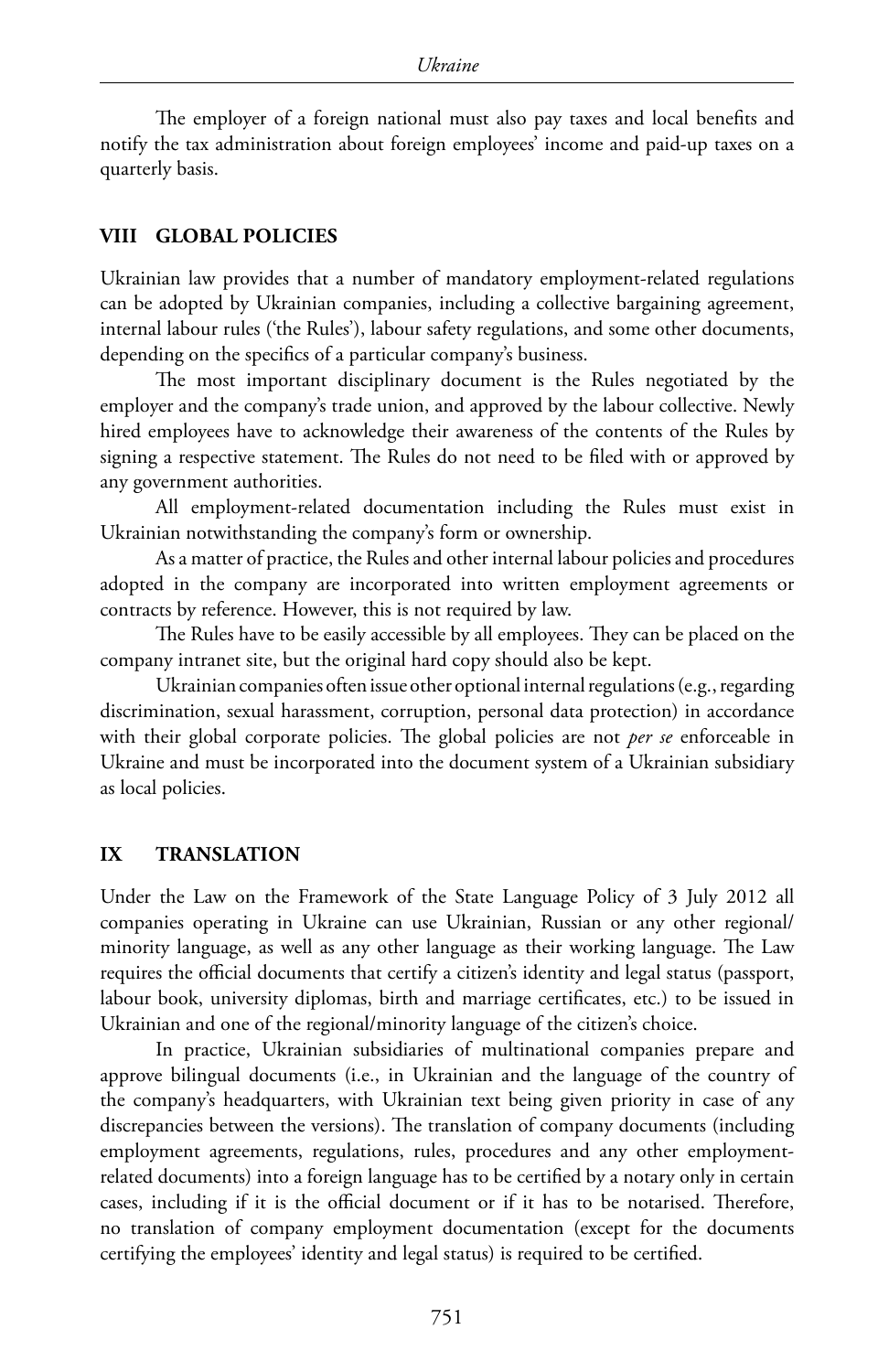There is a risk that the company's employment-related documentation, if it only exists in a foreign language, will not be enforceable in Ukraine in most instances. However, it is possible that a court, when hearing a case, may order an official translation of the foreign language documents (e.g., employment agreement) to protect the rights and legitimate interests of the affected employee.

## **X EMPLOYEE REPRESENTATION**

Ukrainian law provides for trade unions as the only representative bodies of employees at a company level. If there is no trade union established in a company, some of its functions may be performed by the elected employees' representatives. In general, their functions are limited to the conclusion of collective bargaining agreements, the organisation of work, and representation of employees before the employer.

Ukrainian employees may freely and without any approval establish trade unions in any company. Foreign nationals may not establish trade unions, but they may become members of an existing trade union if it is specified in a respective internal regulation of a trade union. A trade union functions in a company through its elected body or representative. There are no specific requirements regarding the number of employees in a company or the company's ownership to establish a trade union.

Normally, employees establish one trade union in a company to represent employees in negotiations with the employer and protect their labour rights. However, in large companies a few trade unions may be established. In such cases, they should form a joint representative body with a purpose to sign a collective bargaining agreement.

The law provides for guarantees for a trade union functioning in a company, for instance, the amendment of the employment agreement, changing the payment terms of a trade union member employee requires this trade union's consent.

A trade union can initiate the dismissal of a company's director for violating labour legislation, not participating in collective bargaining agreement negotiations, or not fulfilling his or her obligations under that agreement and violating other laws governing collective bargaining agreements.

Trade unions also monitor an employer's compliance with labour legislation and its correct application of the established terms of payment of labour compensation, and are authorised by law to demand the employer to rectify such violations. One of the guarantees of a trade union's activity is its right to demand and obtain from directors and other company officers all documents, information and explanations related to the terms of labour compensation, the performance of the collective bargaining agreements, and compliance with labour legislation. Trade unions are entitled to file lawsuits with respect to the above issues.

Election procedures, the term of service of the trade union's representatives, the frequency of trade union meetings and many other issues are regulated by the trade union's charters.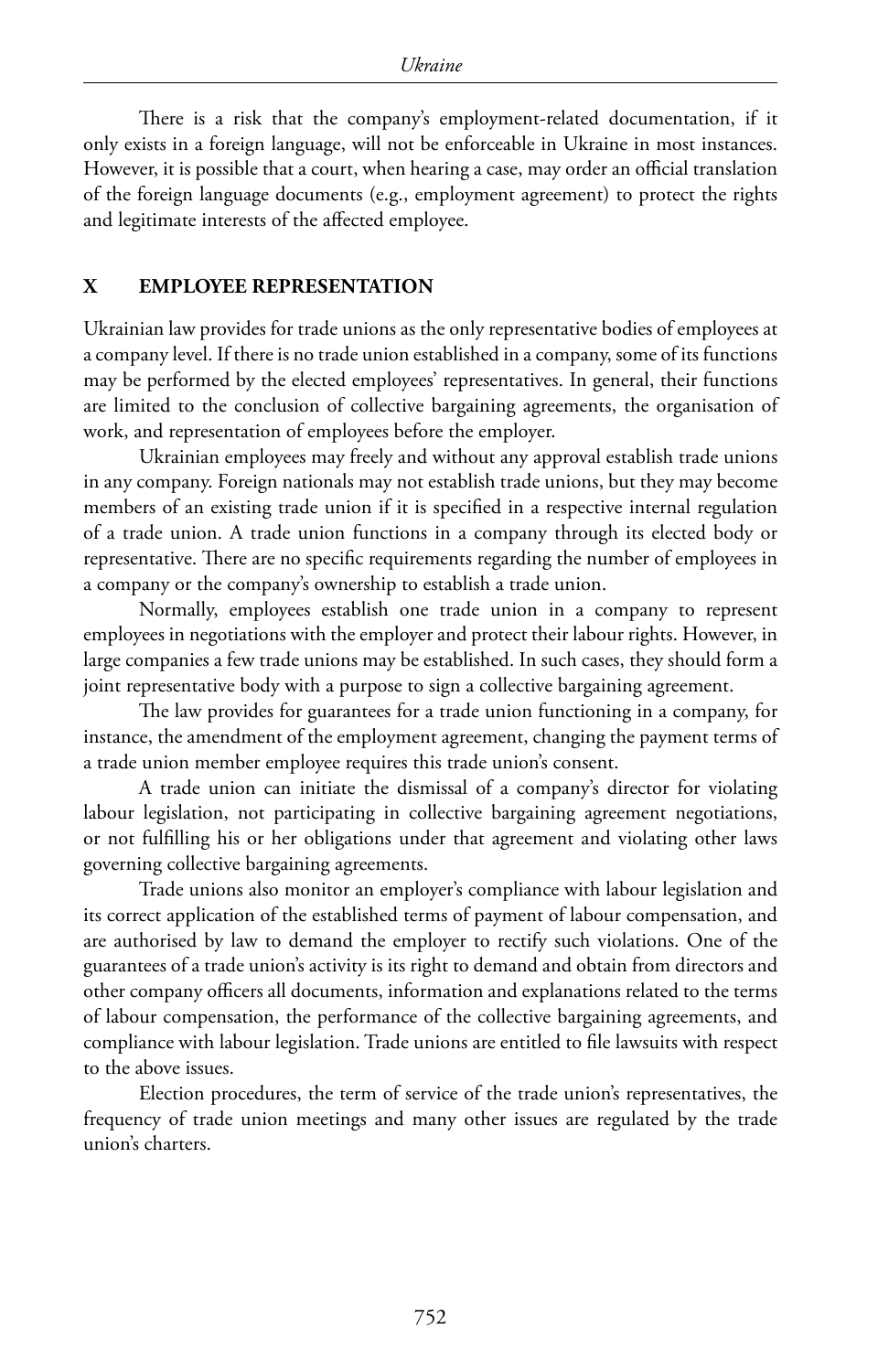## **XI DATA PROTECTION**

#### **i Requirements for registration**

Under Ukrainian law, the main personal data includes a person's name, nationality, education, family status, religion, health condition, address, and date and place of birth. The Labour Code prohibits an employer from requesting information from candidates on their nationality, political party membership, origins, place of residence and other documents which are not required by law.

Almost all companies operating in Ukraine have been facing problems in the process of adjusting their business activities to the new Ukrainian personal data protection legislation. The Law of Ukraine on Personal Data Protection ('the PDP Law'), came into effect on 1 January 2011, sets new rules for collecting, storing, using, processing and transferring personal data. The PDP Law contains many questionable provisions, the interpretation of which is often problematic even for the State Service of Ukraine for Personal Data Protection ('the PDP Service').

The PDP Liability Law, which increases liability for violating the PDP Law, became effective as of 1 July 2012. The Law provides for serious penalties for companies found in breach of the PDP Law (up to 17,000 hryvnas in fines for each single violation and up to five years' imprisonment for the company's CEO). Therefore, it is absolutely necessary for all entities operating in Ukraine to become compliant with the PDP Law.

According to the Amendments to the PDP Law, it is no longer required to register with the PDP Service databases containing the employees' personal data. Under the PDP Law, the company must obtain written consent from each employee for collecting, processing, storing, using and transferring his or her personal data to any third parties, including abroad, unless otherwise is required by law.

The PDP Law prohibits processing personal data related to race, ethnic origin, political, religious and ideological beliefs, political party and trade union membership, criminal prosecution and judgment in a criminal case, as well as data related to health and private life, except for, *inter alia*, when such processing is required by law in the area of employment relationships.

The company owning a personal database is responsible for ensuring protection of the data contained therein from any illegal processing and access, including by designating an employee to perform these functions.

On 22 June 2012, the Ministry of Justice issued the Order on Approval of the Procedure for Controlling the State of Compliance with the Personal Data Protection Legislation. To assist in proving the absence of guilt in violating the personal data protection legislation before the PDP Service's inspectors or the court, a sound corporate personal data protection programme should be developed by every entity doing business in Ukraine. This programme should include developing model internal documentation (policies, regulations, orders, letters of consent, personal data protection clauses in the employment agreements (contracts), etc.).

## **ii Cross-border data transfers**

Ukrainian law does not require registration for the cross-border transfer of personal data. However, information about the foreign data processors and the third parties has to be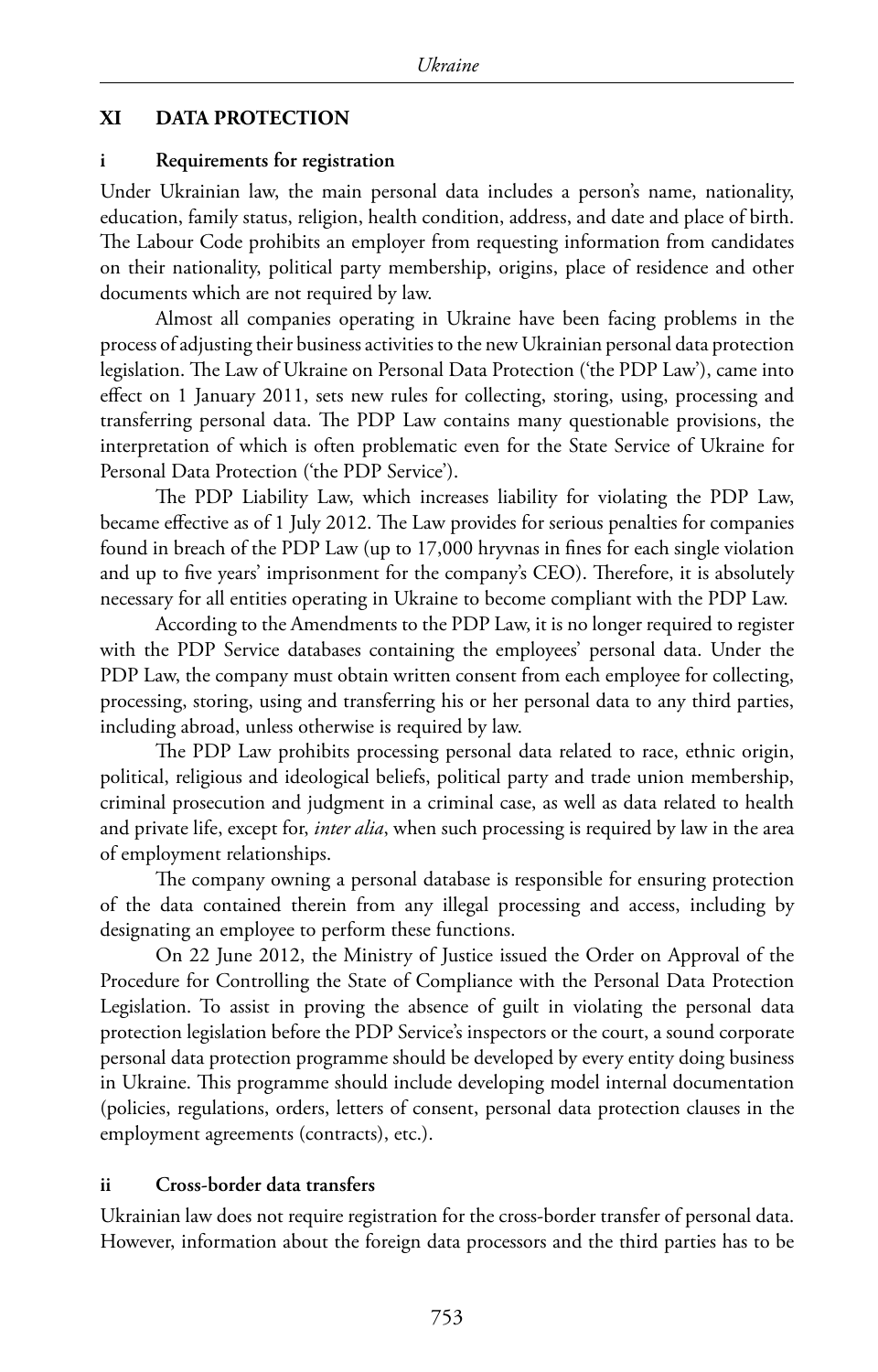notified to the PDP Services by filing a respective application. Article 29, part 3 of the PDP Law states that a cross-border personal data transfer is permitted only when: (1) an adequate level of personal data protection is ensured; (2) respective permissions are obtained as required by law or international treaty; and (3) if the purpose of the personal data transfer corresponds with the purpose of its collection.

The Additional Protocol to the Convention for the Protection of Individuals with Regard to Automatic Processing of Personal Data regarding supervisory authorities and transborder data flows, ratified by Ukraine, contains a general rule that personal data may be transferred to the user located in a state or an organisation other than that being a party to the Convention only if such a state or organisation ensures the adequate level of protection for the respective data transfer. The list of the countries ensuring the adequate level of protection of the personal data shall be approved by the Cabinet of Ministers.

To avoid any possible claims, it is recommended to follow the rules applicable to the data transfers within Ukraine discussed above. In particular, if the employer wishes to transfer its employees' personal data abroad, it should obtain these employees' prior written consent for such transfer. The permission should contain, in particular, information on the data addressee, the scope of the transferred data and the purpose of its processing. It is advisable for the employer to enter into an agreement with a foreign data recipient requiring the transferred data to be treated as confidential information.

#### **iii Sensitive data**

Information related to race, ethnic origin, political, religious and ideological beliefs, political party and trade union membership, criminal prosecution and judgment in a criminal case, as well as medical records and other data related to the health and intimate life of an individual is considered as sensitive data which, in general, cannot be requested and processed, except for in certain cases specifically permitted by law, including when such processing is required by law in the area of employment relationships. The sensitive data of an employee can be transferred to a third party, including those located abroad, only after the employer obtains a prior written consent of the concerned employee for such transfer.

## **iv Background checks**

Under Ukrainian law, the employer may request only a limited amount of information and documentation from a candidate or employee. In all instances such requests should be justified by law. For instance, if a certain job requires a specific health requirements or age the employer is authorised to request respective confirmation from the candidate.

The law clearly states which documents can be requested from a candidate or employee for each job (e.g., for teaching positions the criminal records can be verified) and it is forbidden for the employee to ask for additional documents or information (credit history, bank account statements, etc.).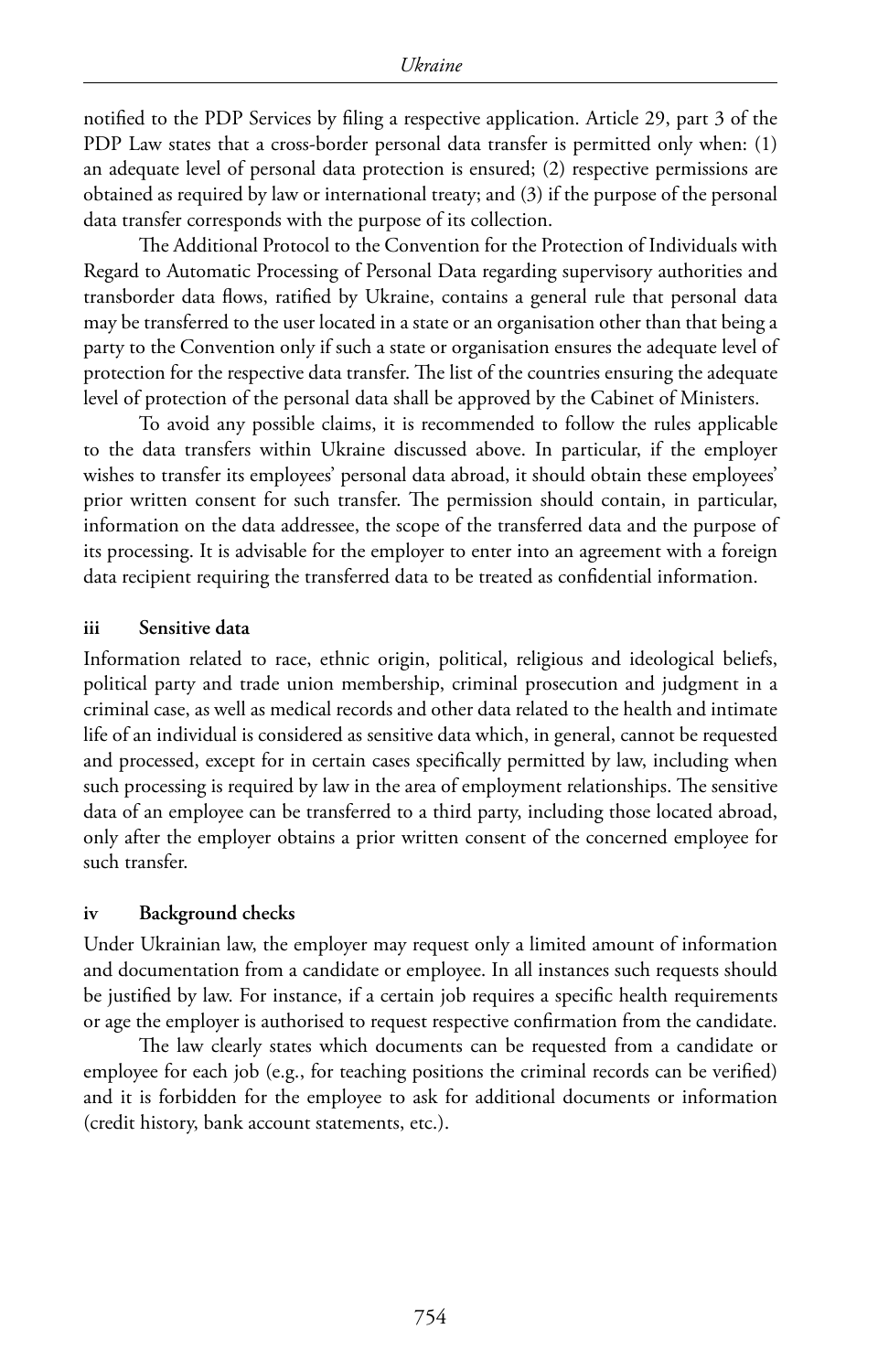## **XII DISCONTINUING EMPLOYMENT**

## **i Dismissal**

Termination of an employment agreement at the employer's initiative is difficult and the employee cannot be dismissed without cause. The employer may dismiss an employee in the following limited cases provided in the Labour Code:

- changes in the company's activities, including its liquidation or reorganisation, bankruptcy, changes in its business, or reduction of its staff. In this case the employer must notify the relevant government authorities about the pending dismissal of its employees and provide each affected employee with a prior dismissal notice, which cannot be replaced with a payment, as discussed in subsection ii, *infra*. The consent of the company's trade union is required for the dismissal of each member employee subject to dismissal on this ground (except for the company liquidation).
- *b* non-compliance by an employee with his or her position due to inadequate qualification or health condition interfering with the ability to perform employment duties;
- *c* systematic failure by an employee to fulfil his or her employment duties if disciplinary actions were previously taken against him or her;
- *d* failure by the employee to appear at work for more than three consecutive hours in one working day without a good reason for such absence;
- *e* failure to appear at work for more than four consecutive months due to a temporary incapacity to work unless a longer term is permitted by law for certain diseases and unless such incapacity was caused by work-related illness or severe injury;
- *f* resumption of work of another employee who was previously occupying this position;
- *g* if an employee came to his or her workplace drunk or in a narcotic or intoxicated state; and
- *h* if an employee was found guilty of larceny of his or her employer's property.

The trade union's consent is required for dismissal of the trade union member employee on the grounds  $(a)$ – $(e)$  and  $(g)$  above.

Some employees can be dismissed on the following additional grounds stipulated in the Labour Code:

- *a* gross violation of employment obligations by a director of the company or its branch, or his or her deputy, chief accountant, his or her deputy and some state officials;
- *b* deliberate action of a company director which results in untimely salary payment or payment of a salary that falls below the statutory minimum salary;
- *c* purposeful actions of an employee managing funds or commodities if such action results in the loss of trust in such employee;
- *d* immoral misconduct of the employee performing pedagogical functions that prevents such employee from further holding this position; and
- *e* working under direct supervision of the close person in the meaning of the Law on Preventing and Combatting Corruption.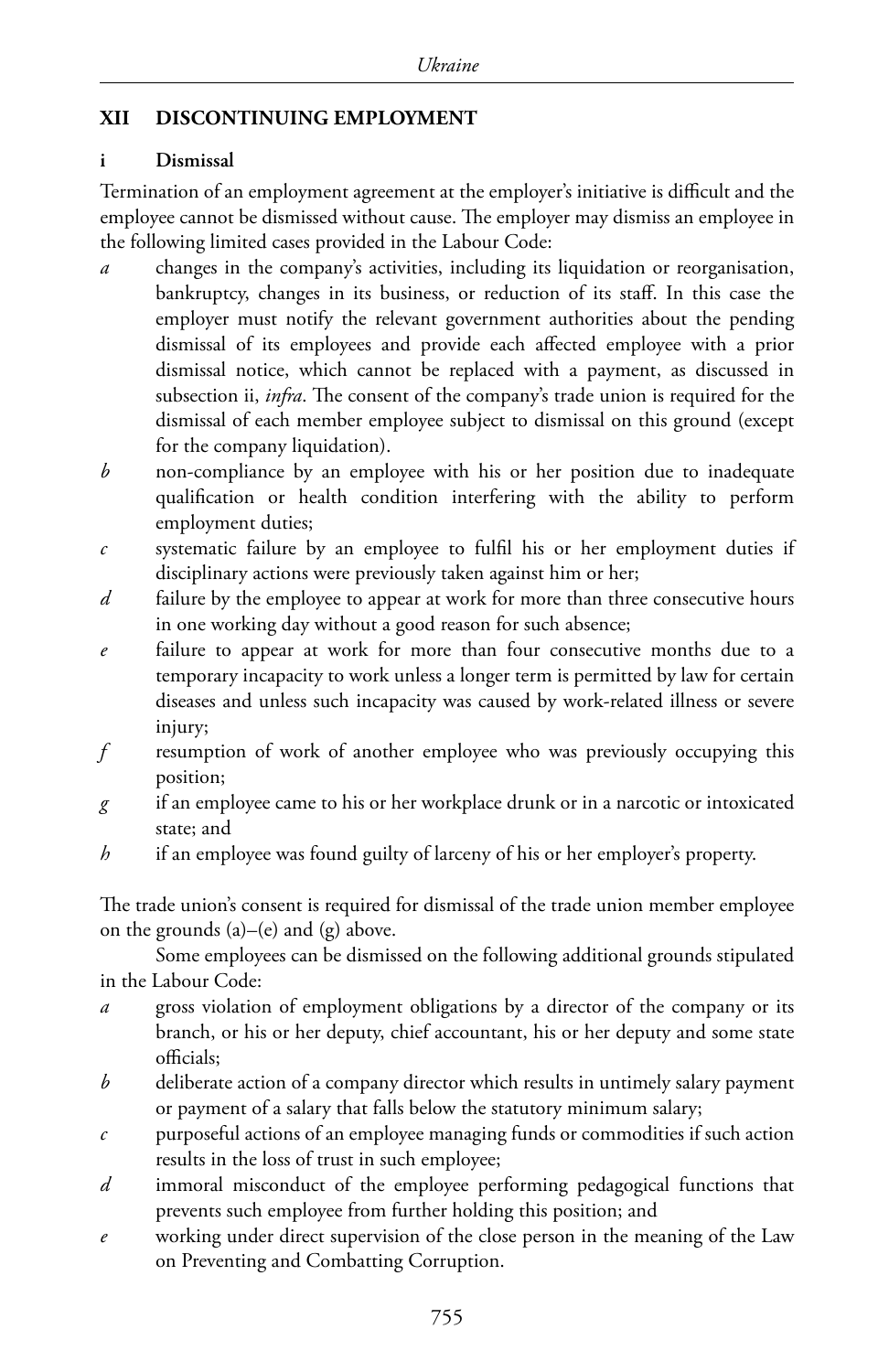The trade union's consent is required for dismissal of the trade union member employee on grounds (c) and (d) above.

It is prohibited to dismiss:

- *a* employees during their sick leave or vacation;
- *b* pregnant women, women with children under three, single mothers with children under 14 or a disabled child, except in the event of:
	- company liquidation or
	- the expiration of a fixed-term employment agreement or contract for the relevant employee;
- *c* employees on the sole basis of reaching retirement age; or
- *d* trade union member employees without obtaining prior trade union consent (in most cases).

On the dismissal date, the employer provides the employee with his or her labour book and dismissal order, and settles all payments due to this employee.

When an employee is dismissed due to redundancy or other changes in the company's activities, an employee's non-compliance with his or her position, or the resumption of work of another employee, he or she is entitled to one average monthly salary as a severance payment.

Employees subject to dismissal on any grounds provided by Ukrainian law are entitled to receive compensation for unused vacation. The employer shall also pay to an employee any additional compensation or benefits that may be specified in a written employment agreement or contract with this employee and the collective bargaining agreement.

The law does not prohibit the employer and the employee from concluding a settlement agreement. To be enforceable, however, the provisions of this agreement must not worsen the employee's position as compared with Ukrainian labour law.

## **ii Redundancies**

Under the Labour Code, an employer may unilaterally initiate dismissal of its employees due to redundancy. In such a case, the employer must notify all of its employees on their pending dismissal not later than two months prior to their dismissal and this notice cannot be replaced with a payment.

Under the Labour Code, employees with higher productivity levels or qualifications are given a priority to stay when dismissals are carried out due to redundancy or other changes in the company (except in the event of company liquidation).

Between employees with equal qualifications and productivity levels, priority is given based on various criteria, including a preference for an employee who is the only working person in a family, who has long term experience working at this company, who was made disabled during work at the company or developed a work-related disease, etc.

The Labour Code also entitles employees dismissed due to redundancy or other changes in the company (except for the company liquidation) to be rehired by the employer within one year after their dismissal if the employer has vacancies for employees with similar qualifications. During such rehiring, priority is given to the above-mentioned categories of persons prioritised for retention during redundancy.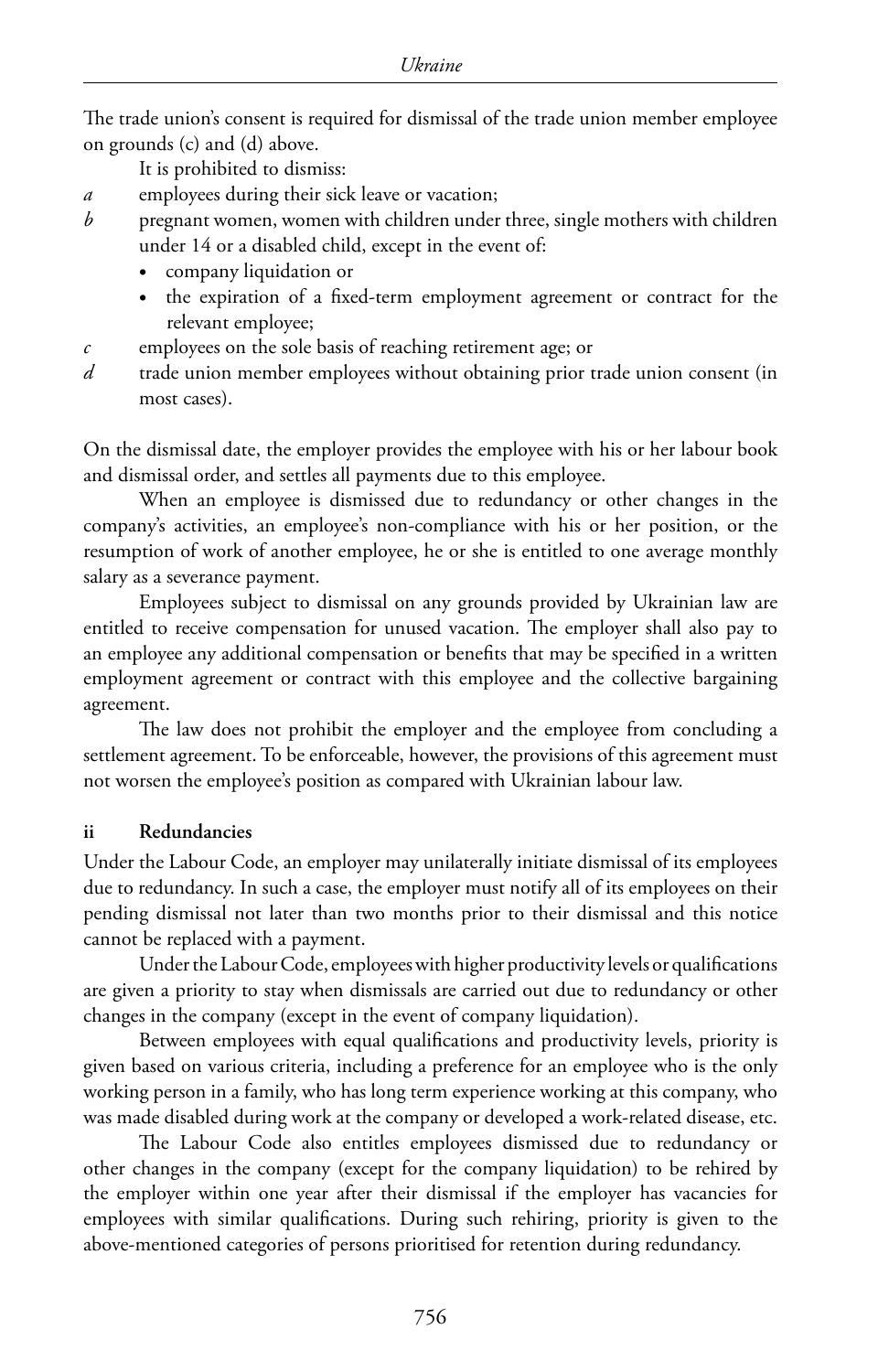Redundancy can be performed only after the prior trade union consent (for member employees). The trade union shall consider the employer's reasonable written redundancy petition within 15 days, in the presence of each employee to be dismissed. The trade union shall notify the employer in writing of the adopted decision within three days. If this deadline is not met, it is considered that the trade union has agreed with the dismissal of all proposed employees.

Employees subject to redundancy have to be considered for employment in other available positions.

The State Employment Centre must be provided with at least two months' prior notice of the redundancy, stating the grounds for the pending dismissal of the company's employees and the positions, qualifications and salary of each employee. The State Employment Centre must also be given a list of the dismissed employees within 10 days after their actual dismissal.

The categories of employees protected from dismissal, severance and other dismissal payments, and the possibility of the parties to enter into a settlement agreement are discussed in subsection (i), *supra* and apply equally to redundancies.

#### **XIII TRANSFER OF BUSINESS**

There is no special business transfer law in Ukraine. The general employee guarantees and protections stipulated in the Labour Code apply during business transfer (e.g., transfer of the employee's rights to the business transferee, extension of the collective bargaining agreement to the new business owners, the transfer of business does not in itself constitute a ground for the employee dismissal, etc.).

The Labour Code expressly provides that in the event of a change of the company's ownership or a company's reorganisation, the employment agreements with its employees shall remain in force. Employees of the seller are entitled to be automatically transferred to the buyer as a change of the target's ownership does not imply that the target ceases to be their employer under Ukrainian law.

#### **XIV OUTLOOK**

As of 1 January 2013, when the Law on Employment comes into force, all companies will have to adjust their activities, policies and procedures in compliance with this new Law. Employers will also have to amend their personal data protection programmes in accordance with the Amendments to the PDP Law.

It is hoped that 2013 will become the year of enactment of the new Labour Code, which would establish a balance between the interests of the employees and employers and give the parties to the employment agreement more room for negotiating mutually beneficial terms.

The draft of the Law on Professional Qualification was recently submitted to the parliament for the second reading. This Law, if adopted in 2013, may significantly affect the labour law sphere, especially when it concerns employment of blue-collar workers.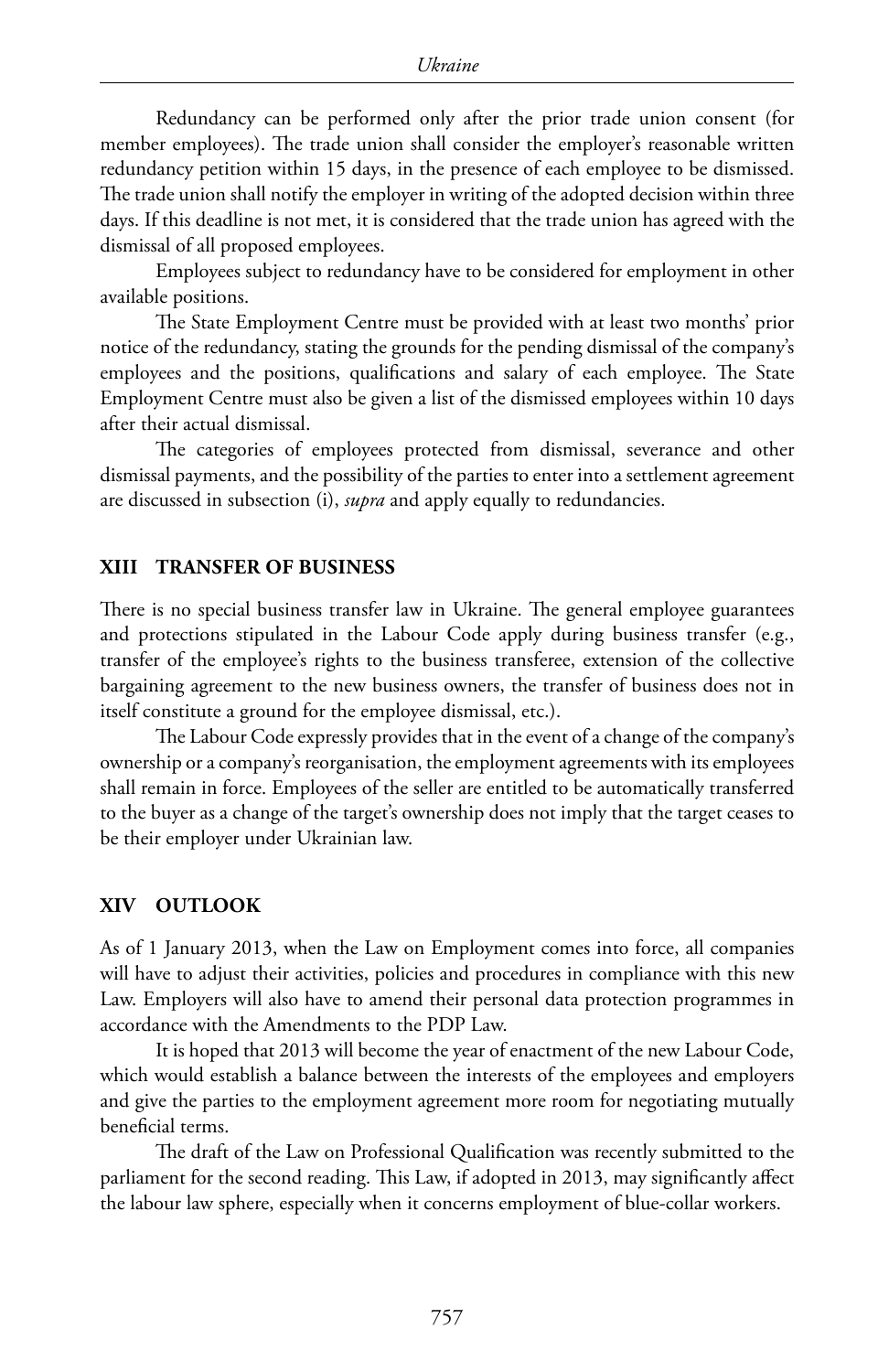## **Appendix 1**

## about the authors

## **Svitlana Kheda**

#### *Sayenko Kharenko*

Svitlana Kheda is a counsel heading the firm's labour/employment law practice and leading its privacy/data protection and anti-corruption/anti-bribery practice groups. She has over 15 years of experience in advising clients on all labour/employment law issues, including on the employment aspects of M&A transactions. Ms Kheda specialises in bringing global employment policies and procedures of transnational companies in compliance with Ukrainian law, including adjusting the global corporate policies, prepared in accordance with the FCPA and the UK Bribery Act 2010, to the Ukrainian anti-corruption legislation. Ms Kheda is recommended as one of the best labour law lawyers in Ukraine, according to *Ukrainian Law Firms 2012*. She is a certified mediator at the Ukrainian Mediation Centre and is particularly experienced in employment mediation. Svitlana serves as a head of the ICC Ukraine-based Mediation Centre. She is also a member of the Expert Council of the State Service of Ukraine on Personal Data Protection and a member of the ICC Ukraine's Working Group tasked with drafting amendments to the Personal Data Protection Law.

Prior to joining Sayenko Kharenko, Ms Kheda was running the Programmes Department of the International Law Institute (Washington, DC). The experience of Ms Kheda also includes practising law with the Kiev office of a leading Western law firm operating in Ukraine and supervising the HR department of one of Ukraine's biggest garment factories.

Svitlana Kheda graduated *summa cum laude* from Kiev National Taras Shevchenko University, where she was later awarded an SJD in international private law. She obtained her LLM in international legal studies from Georgetown University Law Center (Washington, DC). Ms Kheda is a published author of a monograph and over 50 articles and commentaries in the UK, the US, Ukraine, Turkey, India and Canada, and is a frequent speaker on various legal issues.